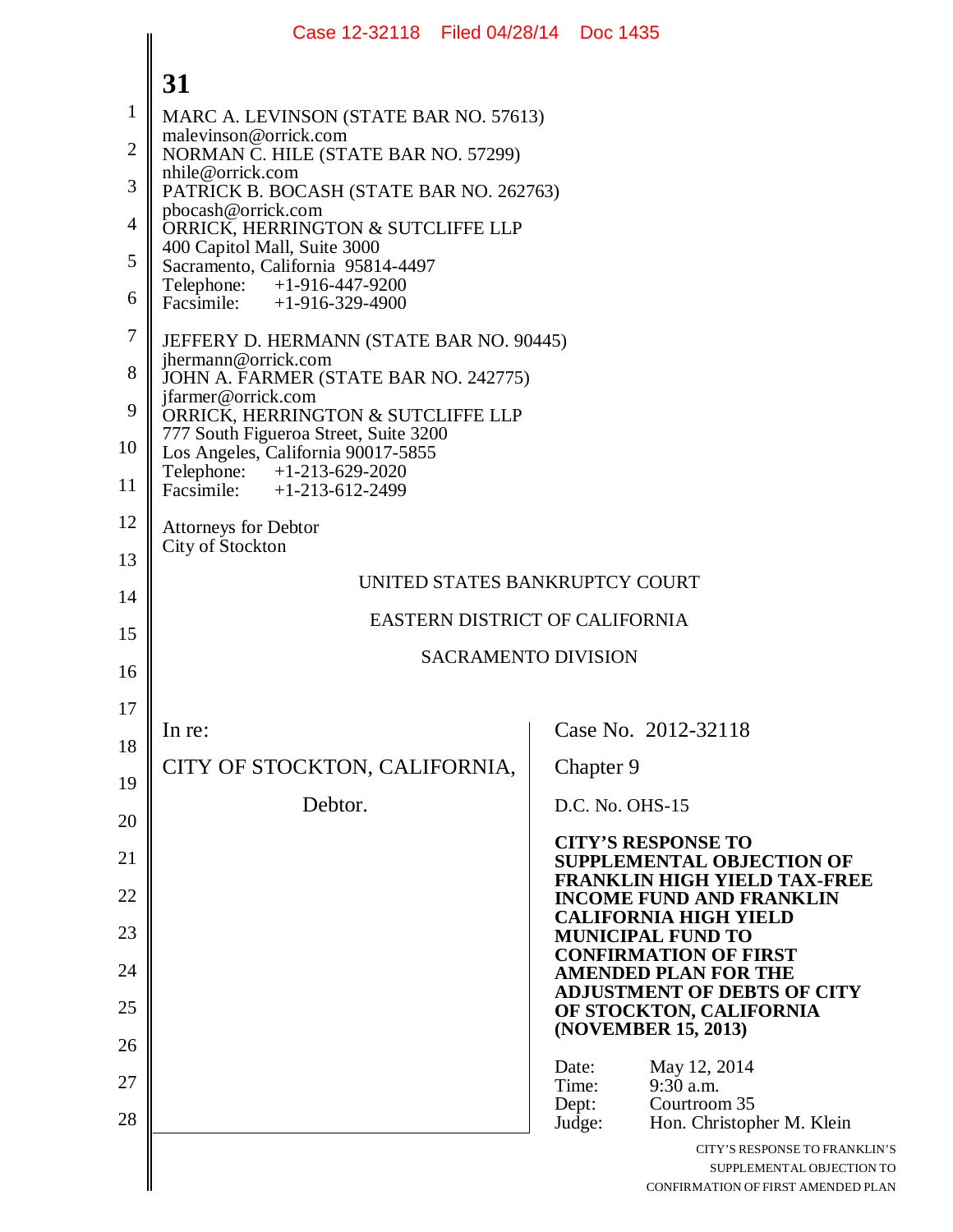|                |                | Case 12-32118 Filed 04/28/14 Doc 1435                                                                                                      |
|----------------|----------------|--------------------------------------------------------------------------------------------------------------------------------------------|
|                |                |                                                                                                                                            |
| 1              |                | <b>TABLE OF CONTENTS</b>                                                                                                                   |
| $\overline{2}$ |                | Page                                                                                                                                       |
| 3              | $\mathbf{I}$ . |                                                                                                                                            |
| 4              | II.            | THE CITY'S LONG-RANGE FINANCIAL PLAN IS ACCURATE AND                                                                                       |
| 5              |                |                                                                                                                                            |
| 6              |                | The LRFP Properly Provides For An Unrestricted Reserve Fund And An<br>A.<br>Annual Contingency To Guard Against Cash Insolvency And Budget |
| 7              |                |                                                                                                                                            |
| 8              |                | The LRFP's Projections are Reasonable And Realistic, And Account For<br><b>B.</b>                                                          |
| 9              |                | $\mathcal{C}$ .                                                                                                                            |
| 10<br>11       | III.           | FRANKLIN'S UNSECURED DEFICIENCY CLAIM IS PROPERLY<br>CLASSIFIED AND NOT SUBJECT TO DISPARATE TREATMENT 15                                  |
| 12             | IV.            | THE PLAN DOES NOT UNFAIRLY DISCRIMINATE BETWEEN                                                                                            |
| 13             |                | FRANKLIN'S CLAIM AND ANY SIMILARLY SITUATED CLAIMS 18                                                                                      |
| 14             | V.             | THE LRFP ADEQUATELY ACCOUNTS FOR THE CITY'S PENSION                                                                                        |
| 15             |                | Franklin's Criticisms Of The City's Pension Projections Are Misplaced 19<br>A.                                                             |
| 16<br>17       |                | <b>B.</b>                                                                                                                                  |
| 18             | VI.            | THE PLAN DOES NOT INFLATE THE RETIREE HEALTH BENEFIT                                                                                       |
| 19             | VII.           |                                                                                                                                            |
| 20             |                |                                                                                                                                            |
| 21             |                |                                                                                                                                            |
| 22             |                |                                                                                                                                            |
| 23             |                |                                                                                                                                            |
| 24             |                |                                                                                                                                            |
| 25             |                |                                                                                                                                            |
| 26<br>27       |                | $-i-$                                                                                                                                      |
| 28             |                | CITY'S RESPONSE TO FRANKLIN'S<br>SUPPLEMENTAL OBJECTION TO<br>CONFIRMATION OF FIRST AMENDED PLAN                                           |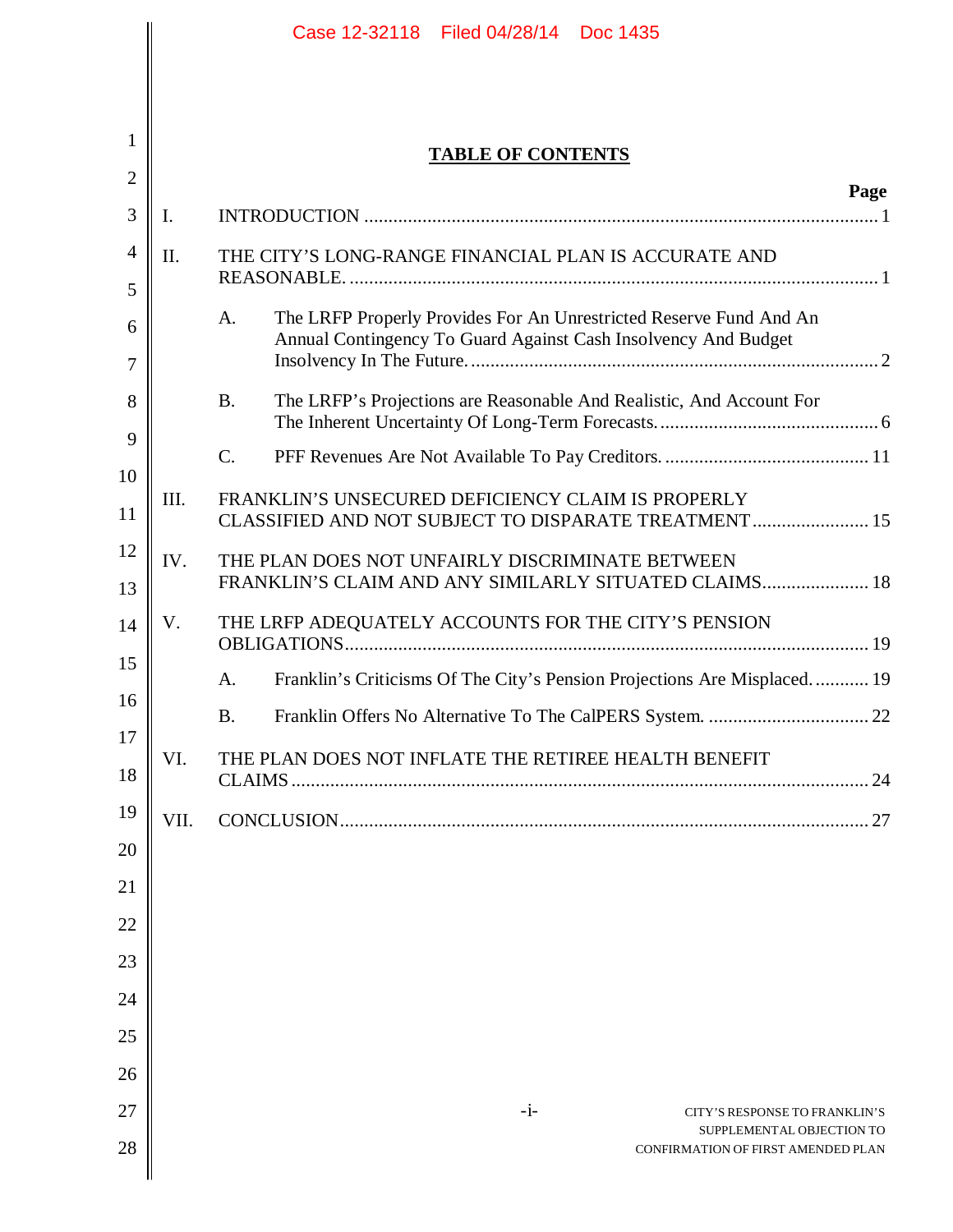| Page(s) |                                                                           |
|---------|---------------------------------------------------------------------------|
|         | 3<br><b>Cases</b>                                                         |
|         | Dugan v. Pension Ben Guar. Corp. (In re Rhodes, Inc.),<br>$\overline{4}$  |
|         | 5                                                                         |
|         | In re City of Detroit,<br>6                                               |
|         |                                                                           |
|         | In re City of Stockton,<br>8                                              |
|         | 9                                                                         |
|         | In re CSC Indus.,<br>10                                                   |
|         |                                                                           |
|         | In re Gretag Imaging,<br>12                                               |
|         | 13                                                                        |
|         | In re Loewen Grp. Int'l,<br>14                                            |
|         | 15                                                                        |
|         | LTV Corp. v. Pension Benefit Guar. Corp. (In re Chateaugay Corp.),<br>16  |
|         | 17                                                                        |
|         | 18<br>In re Oakwood Homes Corp.,                                          |
|         | 19                                                                        |
|         | 20<br>In re O.P.M. Leasing Servs., Inc.,                                  |
|         |                                                                           |
|         | Pension Benefit Guar. Corp. v. CF&I Fabricators (In re CF&I Fabricators), |
|         | 23                                                                        |
|         | 24<br>Pereira v. Nelson (In re Trace Int'l Holdings, Inc.),               |
|         |                                                                           |
|         | Thompson v. Credit Union Fin. Group,<br>26                                |
|         |                                                                           |
|         |                                                                           |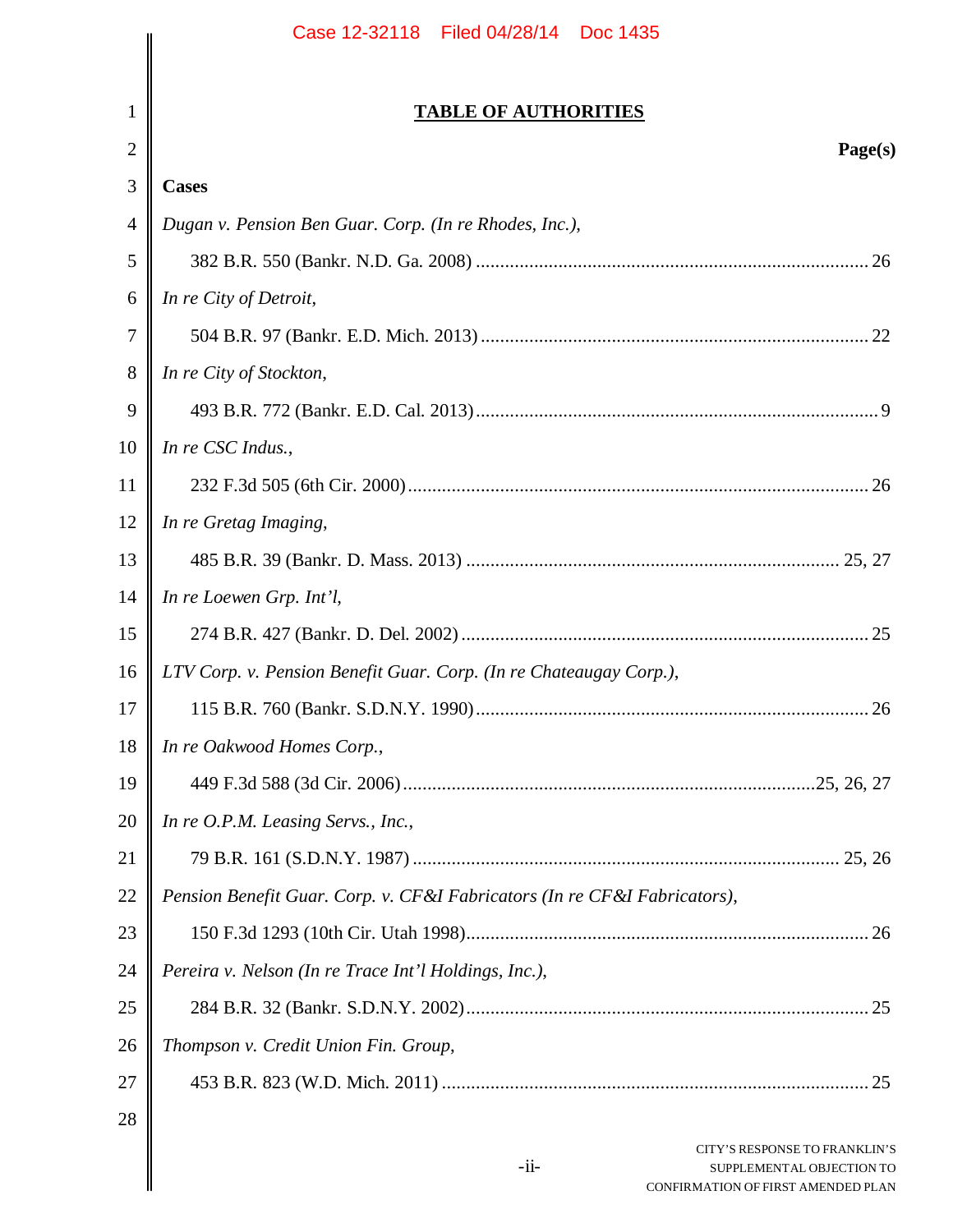| 1              | In re Thomson McKinnon Secs.,                                |
|----------------|--------------------------------------------------------------|
| $\overline{2}$ |                                                              |
| 3              | Wells Fargo Bank, N.A. v. Loop 76, LLC (In re Loop 76, LLC), |
| $\overline{4}$ |                                                              |
| 5              | In re Wisconsin Engine Co.,                                  |
| 6              |                                                              |
| $\overline{7}$ | <b>Statutes</b>                                              |
| 8              | 11 U.S.C.                                                    |
| 9              |                                                              |
| 10             |                                                              |
| 11             |                                                              |
| 12             |                                                              |
| 13             |                                                              |
| 14             |                                                              |
| 15             |                                                              |
| 16             |                                                              |
| 17             |                                                              |
| 18             |                                                              |
| 19             |                                                              |
| $20\,$         |                                                              |
| 21             |                                                              |
| 22             |                                                              |
| 23             |                                                              |
| 24             |                                                              |
| 25             |                                                              |
| 26             |                                                              |
| 27             |                                                              |

28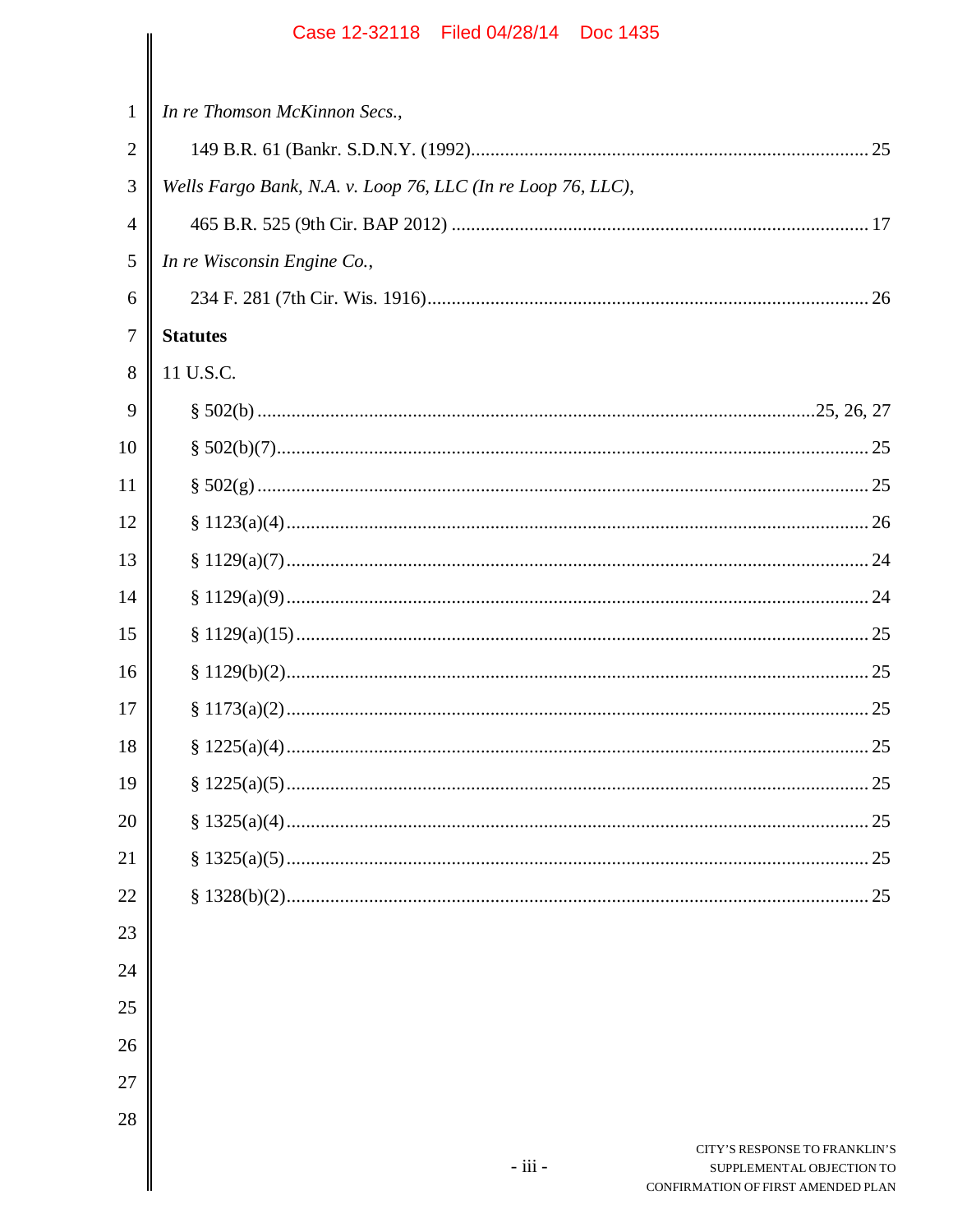# **I. INTRODUCTION**

1

2 3 4 5 6 7 8 9 10 11 12 13 14 15 16 Largely ignoring the bulk of evidence and legal authority cited by the City, Franklin uses its Supplemental Objection<sup>1</sup> instead to reiterate its prior arguments. Essentially, Franklin has its story and is sticking to it. This despite the fact that much of that story is internally inconsistent. Franklin claims in one breath that the City is hiding over a hundred million dollars of future revenue, and in the next that the City will sink back into bankruptcy under the weight of its pension obligations. Franklin decries the City's Long-Range Financial Plan for not using the same assumptions as the City did for the last fifteen years, but argues that the calculation of retiree health benefit claims should be solely forward-looking. The list goes on. As discussed in this Response, Franklin's many criticisms<sup>2</sup> of the City's proposed plan of adjustment and financial projections are baseless. The Plan provides a path for the City to return to cash solvency, budget solvency, and service solvency, while treating its creditors – the vast majority of whom have reached deals with the City – fairly. Meanwhile, the City's financial projections are based on proper methods and data, and show how the City will remain sustainable by utilizing appropriate assumptions and safeguards that were lacking in the lead-up to the City's bankruptcy. As demonstrated in this Response and in the City's prior briefs, the Plan should be confirmed.

17

18

#### **II. THE CITY'S LONG-RANGE FINANCIAL PLAN IS ACCURATE AND REASONABLE.**

19 20 21 22 23 The crux of Franklin's "Best Interests" argument is that the City, contrary to its projections, will be awash with tens of millions of dollars with which it can pay Franklin. Franklin's expert on this issue, Charles Moore ("Moore"), at various points misinterprets, misrepresents, and miscalculates portions of the City's Long-Range Financial Plan ("LRFP") in support of his contention that the City is hoarding money. Despite having no experience

<sup>25</sup> 26 1 Supplemental Objection Of Franklin High Yield Tax-Free Income Fund And Franklin California High Yield Municipal Fund To Confirmation Of First Amended Plan Of Adjustment Of Debts Of City Of Stockton, California (November 15, 2013) [Dkt. No. 1377], hereinafter referred to as the "Supplemental Objection" or "Supp. Obj.".  $2^{2}$  This Response does not reply to every individual allegation raised by Franklin, many of which have already been

<sup>27</sup> addressed in the City's Supplemental Memorandum Of Law In Support Of Confirmation Of First Amended Plan For The Adjustment Of Debts Of City Of Stockton, California (November 15, 2013) [Dkt. No. 1309] ("City's Supplemental Brief") and will be further addressed at trial. Instead, this Response focuses on the most egregious

<sup>28</sup> inaccuracies in the Supplemental Objection.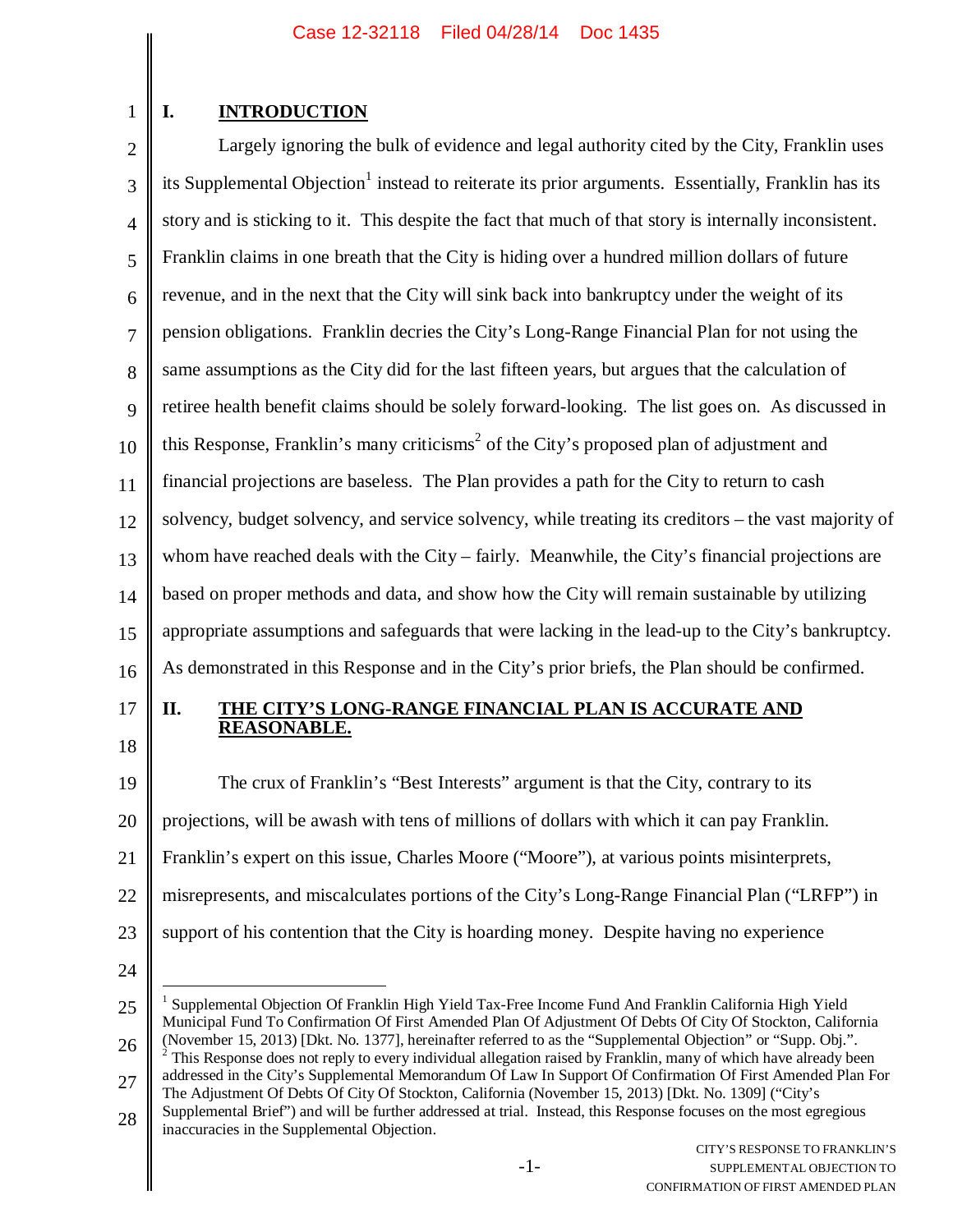$\parallel$ 

| $\mathbf{1}$   | managing local governments, Moore suggests that the City can base its projections on the extreme           |
|----------------|------------------------------------------------------------------------------------------------------------|
| $\overline{2}$ | boom and bust cycle of the last fifteen years, and that the City should maintain the same margins          |
| 3              | that it did in the years leading up to its insolvency. Moore criticizes various assumptions and            |
| $\overline{4}$ | decisions made by the City in creating the LRFP, but offers no alternatives for providing for the          |
| 5              | City's long-term security, other than to pay Franklin. As always, it is easy to cast stones, and           |
| 6              | much more difficult to make hard decisions about how to pull a city out of bankruptcy and set it           |
| $\tau$         | on a path towards feasibility over the next 30 years. Even more telling is the fact that Moore             |
| 8              | faults the City for including provisions in the LRFP that Moore's own firm has included in the             |
| 9              | financial plan for the City of Detroit.                                                                    |
| 10             | As demonstrated below and in the declarations of those with direct experience with the                     |
| 11             | City's finances, the City's LRFP provides reasonable, accurate projections of the City's finances          |
| 12             | over three decades. Those projections account for the City's present condition, rather than                |
| 13             | assuming that the City will (or should) continue its prior boom and bust cycle, while also                 |
| 14             | including necessary and appropriate reserves that were previously lacking as a safety measure              |
| 15             | against future recessions and economic variations. Franklin's assertion that the City should do            |
| 16             | away with these safeguards and assume the same revenue growth as in the years leading up to the            |
| 17             | recession is a return to the way of thinking that led the City into bankruptcy in the first place.         |
| 18             | The LRFP Properly Provides For An Unrestricted Reserve Fund And An<br>A.                                   |
| 19             | <b>Contingency To Guard Against Cash Insolvency And Budget</b><br><b>Insolvency In The Future.</b>         |
| 20             | Moore criticizes the LRFP for containing both a 16.67% unrestricted reserve fund and a                     |
| 21             | \$2 million annual contingency. According to Moore, a 16.67% reserve fund is too high, and the             |
| 22             | annual contingency is completely unnecessary. To the contrary, both the reserve fund and annual            |
| 23             | contingency are vital aspects of the City's future feasibility. See Direct Testimony Declaration of        |
| 24             | Robert Leland In Support Of Confirmation Of First Amended Plan For The Adjustment Of Debts                 |
| 25             | Of City Of Stockton, California (November 15, 2013) ("Leland DTD"), [[11-17, 23-26; Direct                 |
| 26             | Testimony Declaration of Robert Deis In Support Of Confirmation Of First Amended Plan For                  |
| 27             | The Adjustment Of Debts Of City Of Stockton, California (November 15, 2013) ("Deis DTD"),                  |
| 28             | $\P$ 28.                                                                                                   |
|                | CITY'S RESPONSE TO FRANKLIN'S<br>$-2-$<br>SUPPLEMENTAL OBJECTION TO<br>CONFIDM ATION OF FIDET AMENDED BLAN |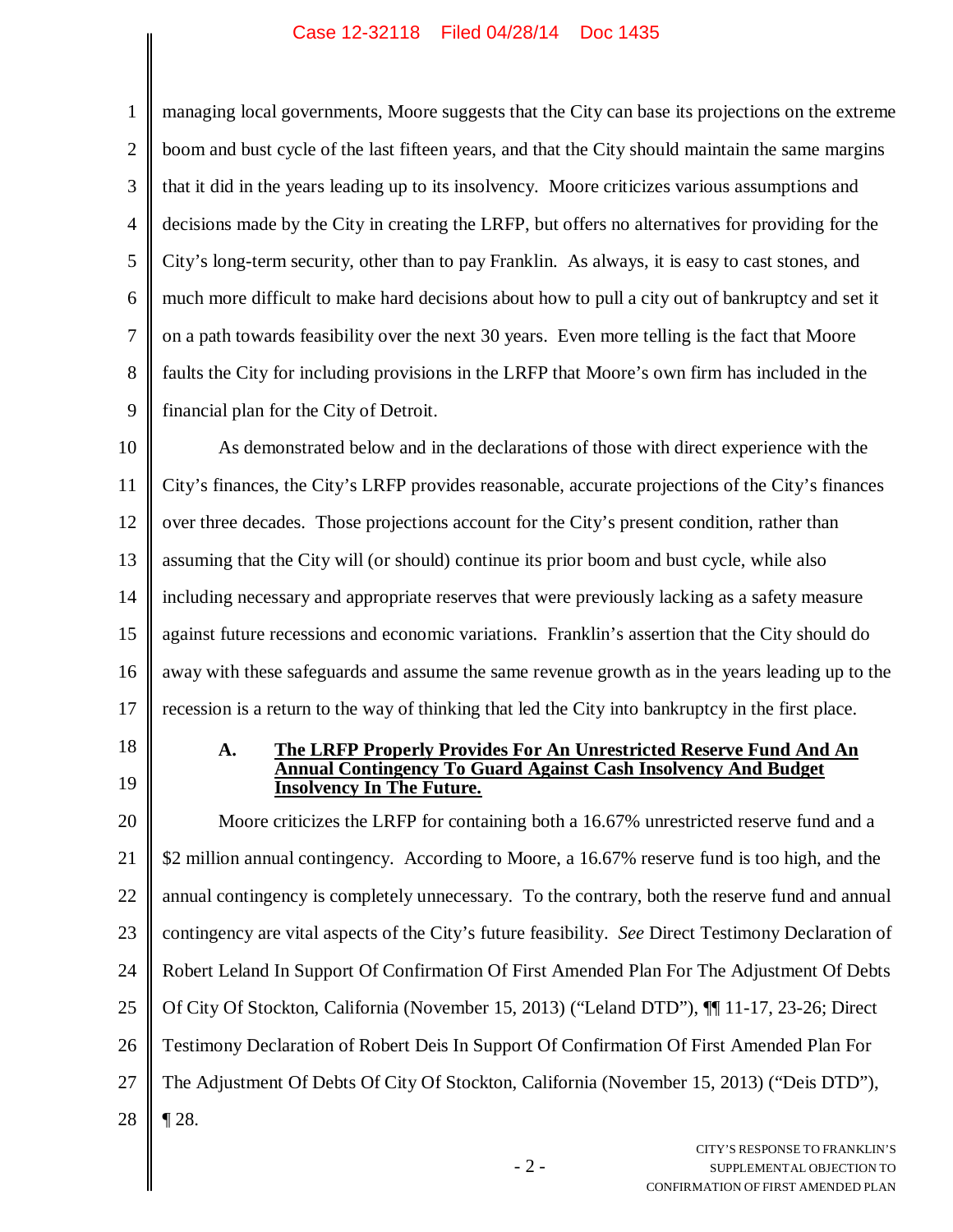1 2 3 4 5 6 7 8 9 10 11 As described in the Leland DTD, the Government Finance Officers Association's best practices call for cities to maintain two months, or 16.67%, of total expenditures in unrestricted fund balance. Leland DTD, ¶ 11. While Moore cites the fact that the City maintained unrestricted fund reserves in the past of only 5% and 10%, *see* Supp. Obj., at 11-12, the recent recession made clear that such reserves were inadequate. Leland DTD, ¶ 12. Nevertheless, Franklin asserts that an unrestricted fund reserve of 10%, or less, should be sufficient, and that any additional money is available to pay Franklin. This position appears to misconstrue the nature and purpose of an unreserved fund reserve, which is meant to act as a one-time resource to address short-term crises or unexpected expenditures, and is not available to pay an ongoing increase in obligations or loss of revenues. *Id.* ¶ 13. Maintaining the GFOA's recommended reserve minimizes the prospects of the City suffering cash insolvency in the future.

12 13 14 15 16 17 18 19 20 21 22 23 24 25 26 Meanwhile, it is the annual contingency that provides a *long-term* buffer against economic fluctuations. Leland DTD*,* ¶¶ 14, 23-26. Thus, the annual contingency minimizes the prospects of the City suffering budget insolvency in the future. Prolonged economic downturns can cause shortfalls of tens of millions of dollars over several years, which would quickly erase a twomonth fund balance. *Id.* The annual contingency protects against these longer-term economic slumps by spreading their impact over the entire term of the LRFP. *Id.* Equally important, the annual contingency also provides protection against future variations from the projections. Every budget strives for accuracy, but the simple fact is that no one can predict the future perfectly. While the LRFP is based on reasonable and well-supported assumptions, the City must assume that reality will differ from its projections. *Id.* ¶ 23. And of course, the longer the forecast, the greater the potential variability. *Id.* The cumulative nature of the annual contingency is appropriate given the greater uncertainties inherent in projections that reach decades into the future, and given the increase in the magnitude of the City's obligations as they grow over the period of the LRFP. The annual contingency provides a "smoothing" mechanism that guards against deviations from the LRFP actually experienced by the City.

27 28 Nevertheless, Moore purports to calculate scenarios showing that the City can increase payments to Franklin by eliminating the fiscal safety protocols represented by the annual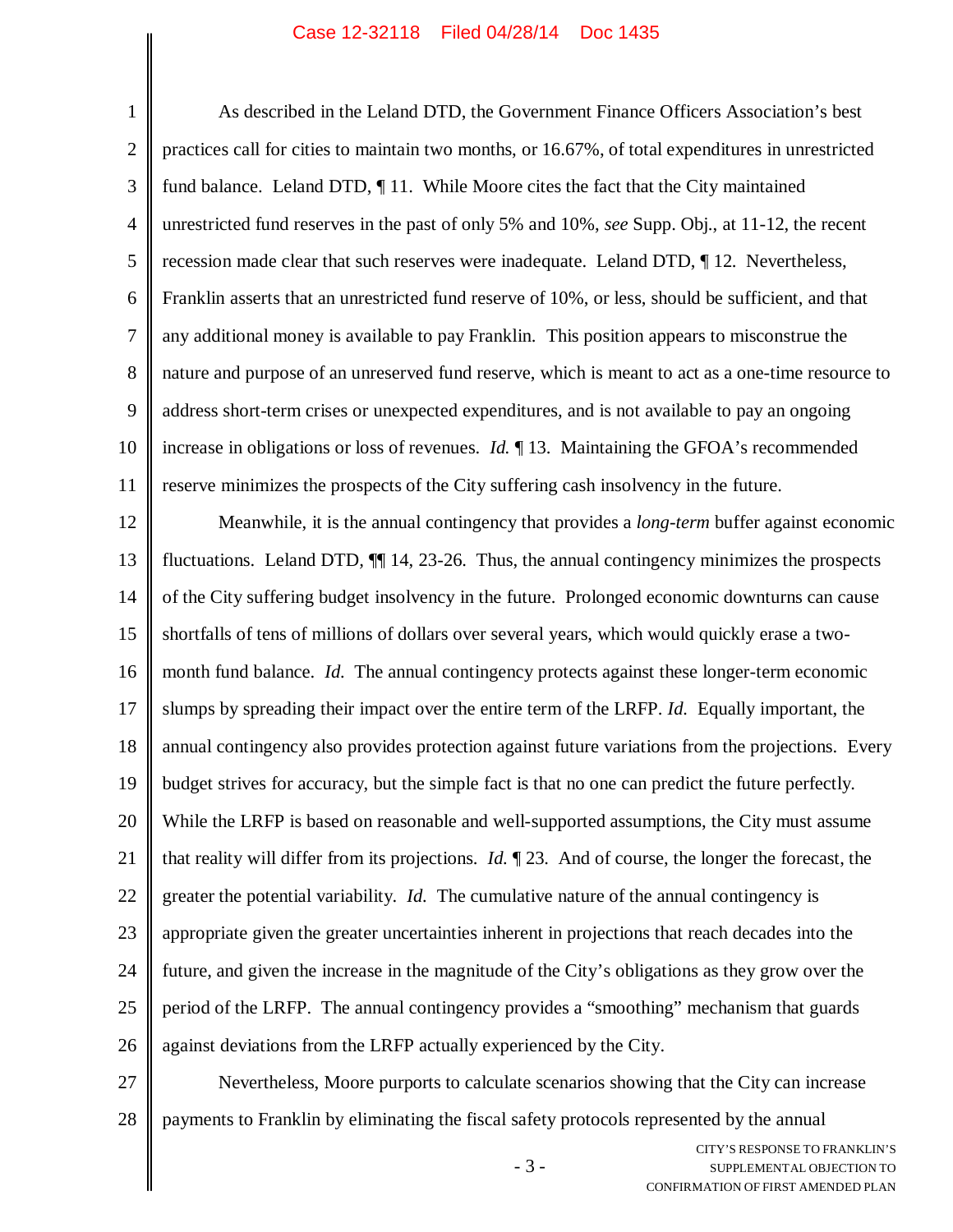$\parallel$ 

| 1              | contingency and unrestricted fund reserves. Moore advocates that unrestricted fund reserves be                                           |
|----------------|------------------------------------------------------------------------------------------------------------------------------------------|
| $\overline{2}$ | maintained at a level as low as 5% and that the annual contingencies be eliminated in favor of                                           |
| 3              | greater payments to Franklin, in effect removing the buffers against future cash and budget                                              |
| $\overline{4}$ | insolvency. Supp. Obj., at 11. This approach completely ignores the fact that the City's 10%                                             |
| 5              | reserve alone was completely inadequate to stave off bankruptcy. Leland DTD, 125. Moreover,                                              |
| 6              | the City will not even reach its target 16.7% unrestricted fund reserve level for another nineteen                                       |
| 7              | years (in FY 2033-34). <i>Id.</i> $\P$ 12. If the City eliminated its annual contingency and lowered its                                 |
| 8              | reserve in order to pay Franklin, the City would have essentially no protection against the next                                         |
| 9              | downturn. Under current projections, the City's General Fund balance would "rapidly erode and                                            |
| 10             | result in a deficit within 7-9 years, depending on the timing and severity of recessions," which                                         |
| 11             | would require yet another restructuring. <i>Id.</i> $\parallel$ 15. This is not in the best interest of the City, its                    |
| 12             | creditors, or its citizens. The City must be sustainable, and the provision for an unrestricted fund                                     |
| 13             | balance and an annual contingency in the LRFP is the accepted and responsible way to achieve                                             |
| 14             | such sustainability. As the City's former City Manager, Robert Deis ("Deis") explains:                                                   |
| 15             | When planning a General Fund budget over multiple years, city                                                                            |
| 16             | governments must set aside funds – in the form of unrestricted fund<br>balances, annual contingencies, and other mechanisms – to protect |
| 17             | against unexpected, and often catastrophic, events, such as<br>uninsured lawsuits, floods, economic crashes, etc. The City's             |
| 18             | inclusion of these items in its LRFP is good business.                                                                                   |
| 19             | Deis DTD, ¶28.                                                                                                                           |
| 20             | In addition to ignoring the basic purpose of the reserve and annual contingency, Moore                                                   |
| 21             | also vastly exaggerates their size. Moore misleadingly claims that the reserve and annual                                                |
| 22             | contingency included in the LRFP will leave the City with "a cash reserve of 29.8% of its                                                |
| 23             | expenditures by the end of the Long-Range Financial Plan." Supp. Obj., at 13 (emphasis in                                                |
| 24             | original). This assertion is seriously flawed. First, it assumes that the City will never have a                                         |
| 25             | down year and never need to spend one penny of its reserve or contingency. This hypothetical                                             |
| 26             | three-decade stretch in which the City never sees a rainy day grossly skews reality. Second,                                             |
| 27             | Moore reaches this inflated figure by comparing the reserve and contingency projections over the                                         |
| 28             | <i>entire</i> 30-year term of the LRFP to a <i>single</i> year of expenditures. When properly viewed in the                              |
|                | CITY'S RESPONSE TO FRANKLIN'S<br>$-4-$<br>SUPPLEMENTAL OBJECTION TO<br>CONFIRMATION OF FIRST AMENDED PLAN                                |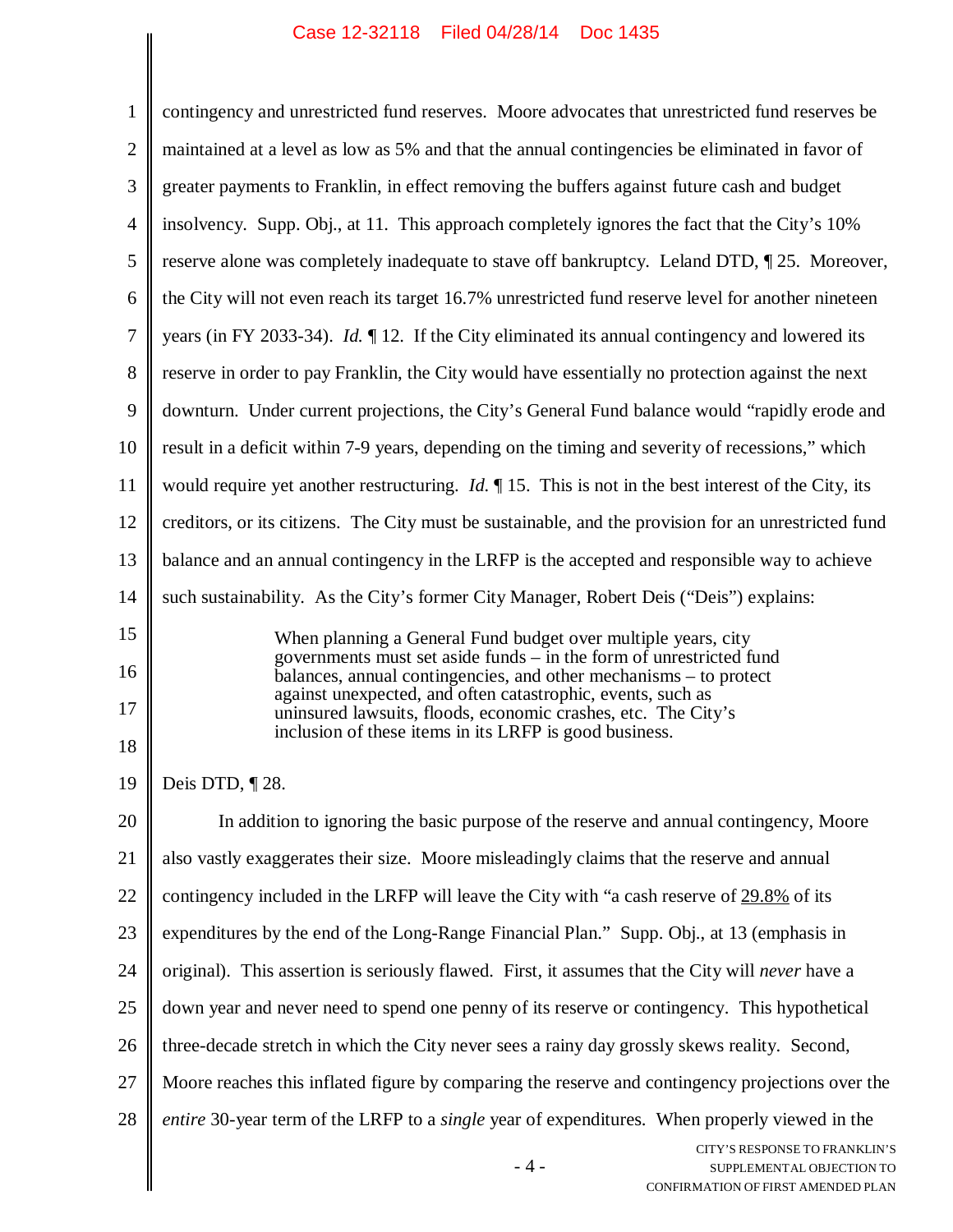$\parallel$ 

| $\mathbf{1}$   | context of the full 30 years of projections, the combined reserve and annual contingency amount                                                                                                                        |
|----------------|------------------------------------------------------------------------------------------------------------------------------------------------------------------------------------------------------------------------|
| $\overline{2}$ | to a mere $1.4\%$ of the City's expenditures over that period. <sup>3</sup> See Ex. B to the Disclosure                                                                                                                |
| 3              | Statement, as modified by City's Trial Exhibits 3034 and 3035 (revised Attachments A and A-1                                                                                                                           |
| $\overline{4}$ | to the LRFP, current as of March 2, 2014). This means that if the City's projections over 30 years                                                                                                                     |
| 5              | are off by just one and one-half percent, the City's entire reserve and contingency will be erased.                                                                                                                    |
| 6              | See Deis DTD, 128 ("If staff was short just 1 percent in revenues and 1 percent over in                                                                                                                                |
| 7              | expenditures in a given year the annual contingency will be more than consumed."). A mere                                                                                                                              |
| 8              | 1.4% safeguard over three decades is far from excessive. To the contrary, it is a relatively small                                                                                                                     |
| 9              | margin for error.                                                                                                                                                                                                      |
| 10             | Finally, it is particularly notable that the Plan of Adjustment for the City of Detroit, which                                                                                                                         |
| 11             | is represented by Moore's firm and for which Moore is the lead of the team providing operational                                                                                                                       |
| 12             | restructuring services, contains the same annual contingency that he attacks Stockton for                                                                                                                              |
| 13             | including in its LRFP. Leland DTD, $\P$ 24; Moore Report <sup>4</sup> , at 2. The Detroit Plan includes an                                                                                                             |
| 14             | annual contingency of approximately 1% of the total of its operating expenditures, restructuring                                                                                                                       |
| 15             | costs, secured claim payments, and debt service, which is roughly the same percentage as the                                                                                                                           |
| 16             | contingency provided in the LRFP. Leland DTD, $\P$ 23-24. The Detroit Plan also contains an                                                                                                                            |
| 17             | unfunded reserve, though it amounts to only around 7-8% of that City's total expenditures, well                                                                                                                        |
| 18             | below the GFOA's recommendation. $Id.$ , $\P$ 24. As Moore testified during his deposition when                                                                                                                        |
| 19             | asked about the Detroit Plan:                                                                                                                                                                                          |
| 20             | Q: If you used aggressive assumptions for such things as income,                                                                                                                                                       |
| 21             | how would you handle the chance that there might be an economic<br>downturn during that ten year period?                                                                                                               |
| 22             | A: Well, we have two items. The first, the contingency relates to                                                                                                                                                      |
| 23             | where we think we are going to be off in these projections, and the<br>contingency is meant to address where we think we are going to be                                                                               |
| 24             | off. Separately we have I have [sic] minimum fund balance that we<br>maintain as well. And so between those two items, that provides                                                                                   |
| 25             | the City [Detroit] a cushion for an economic downturn.                                                                                                                                                                 |
| 26             |                                                                                                                                                                                                                        |
| 27             | $3$ Similarly, the combined reserve and contingency amounts to 1.4% of City revenues over the same period, and only<br>0.7% of the total budget.                                                                       |
| 28             | <sup>4</sup> Submission By Franklin High Yield Tax-Free Income Fund And Franklin California High Yield Municipal Fund Of<br>Expert Report Of Charles M. Moore [Dkt. No. 1293], Ex. A (hereinafter the "Moore Report"). |
|                | CITY'S RESPONSE TO FRANKLIN'S<br>$-5-$<br>SUPPLEMENTAL OBJECTION TO<br>CONFIRMATION OF FIRST AMENDED PLAN                                                                                                              |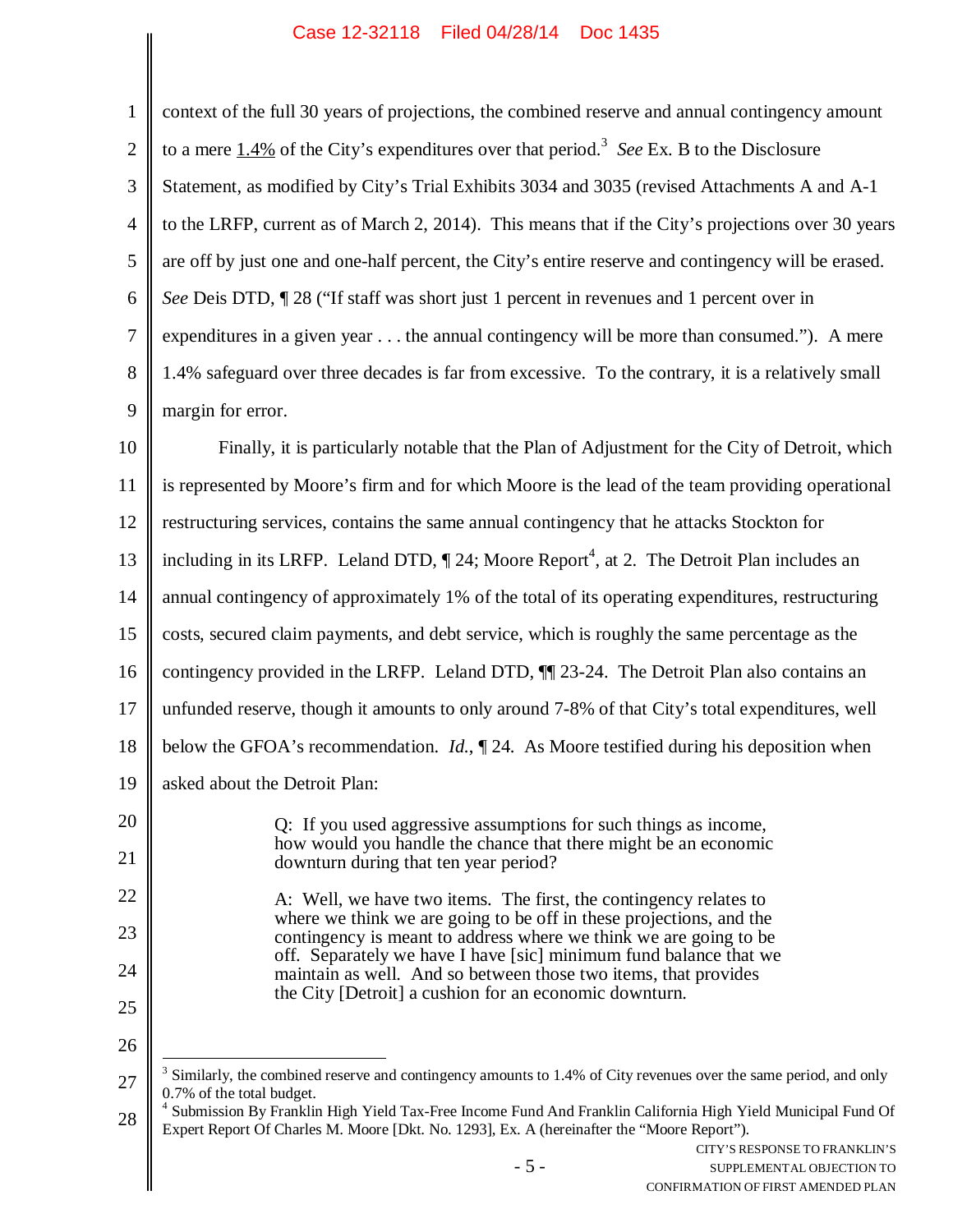| $\mathbf{1}$   | Direct Testimony Declaration of Patrick Bocash In Support Of Confirmation Of First Amended                                                   |
|----------------|----------------------------------------------------------------------------------------------------------------------------------------------|
| $\overline{2}$ | Plan For The Adjustment Of Debts Of City Of Stockton, California (November 15, 2013)                                                         |
| 3              | ("Bocash DTD"), Ex. K (Portion of rough transcript of deposition of Charles Moore), at 81:24-                                                |
| $\overline{4}$ | 82:10. Moore's assertion that the "inclusion of both a contingency and a minimum cash cushion                                                |
| 5              | is redundant and not necessary", Supp. Obj., at 12 (emphasis in original) is thus meritless. When                                            |
| 6              | Moore's own firm was faced with the challenge of ensuring a city's long-term feasibility, it made                                            |
| 7              | the same decision that Stockton did.                                                                                                         |
| 8              | <b>B.</b><br>The LRFP's Projections are Reasonable And Realistic, And Account For The<br><b>Inherent Uncertainty Of Long-Term Forecasts.</b> |
| 9              |                                                                                                                                              |
| 10             | Franklin makes much of the fact that the LRFP describes itself as "conservative." See,                                                       |
| 11             | e.g., Supp. Obj., at 7. In doing so, Franklin misinterprets this term. The LRFP is not                                                       |
| 12             | "conservative" in the sense of low-balling its projections, as Franklin would have the Court                                                 |
| 13             | believe, but rather in the sense that its projections and assumptions are pragmatic. See Leland                                              |
| 14             | DTD, $\P$ 22. That is, the forecast is "conservative" as compared to the wildly optimistic                                                   |
| 15             | projections the City engaged in during the last decade and a half. As Leland explains:                                                       |
| 16             | In preparing the LRFP, the City considered as many contingencies                                                                             |
| 17             | as possible in order to develop the most realistic revenue and<br>expense projections that it could to demonstrate solvency over a           |
| 18             | prolonged period of time. Its revenue and expense projections are<br>conservative relative to the pre-recession magnitude of estimates       |
| 19             | that got the City into trouble in the first place, but grounded in post-<br>recession reality.                                               |
| 20             | Leland DTD, $\P$ 3. This is as it should be, as it was this unjustifiably exuberant approach to                                              |
| 21             | forecasting that pushed the City into bankruptcy. Cities must make realistic and responsible                                                 |
| 22             | projections, and cannot, as Moore would urge the City to do, assume the best case scenario.                                                  |
| 23             | This does not mean that the projections in the LRFP have nowhere to go but up. To the                                                        |
| 24             | contrary, the LRFP represents the City's best estimate of its future finances in light of its post-                                          |
| 25             | recession economic reality, while still accounting for the fact that the City must be able to                                                |
| 26             | weather future economic downturns and the inherent uncertainty of projections extending out                                                  |
| 27             | three decades. In fact, the very portion of the LRFP cited by Franklin as touting the projections                                            |
| 28             | as "conservative" expressly states that "the forecast is <i>prudently</i> conservative but <i>still subject to</i>                           |
|                | CITY'S RESPONSE TO FRANKLIN'S<br>$-6-$<br>SUPPLEMENTAL OBJECTION TO<br>CONFIRMATION OF FIRST AMENDED PLAN                                    |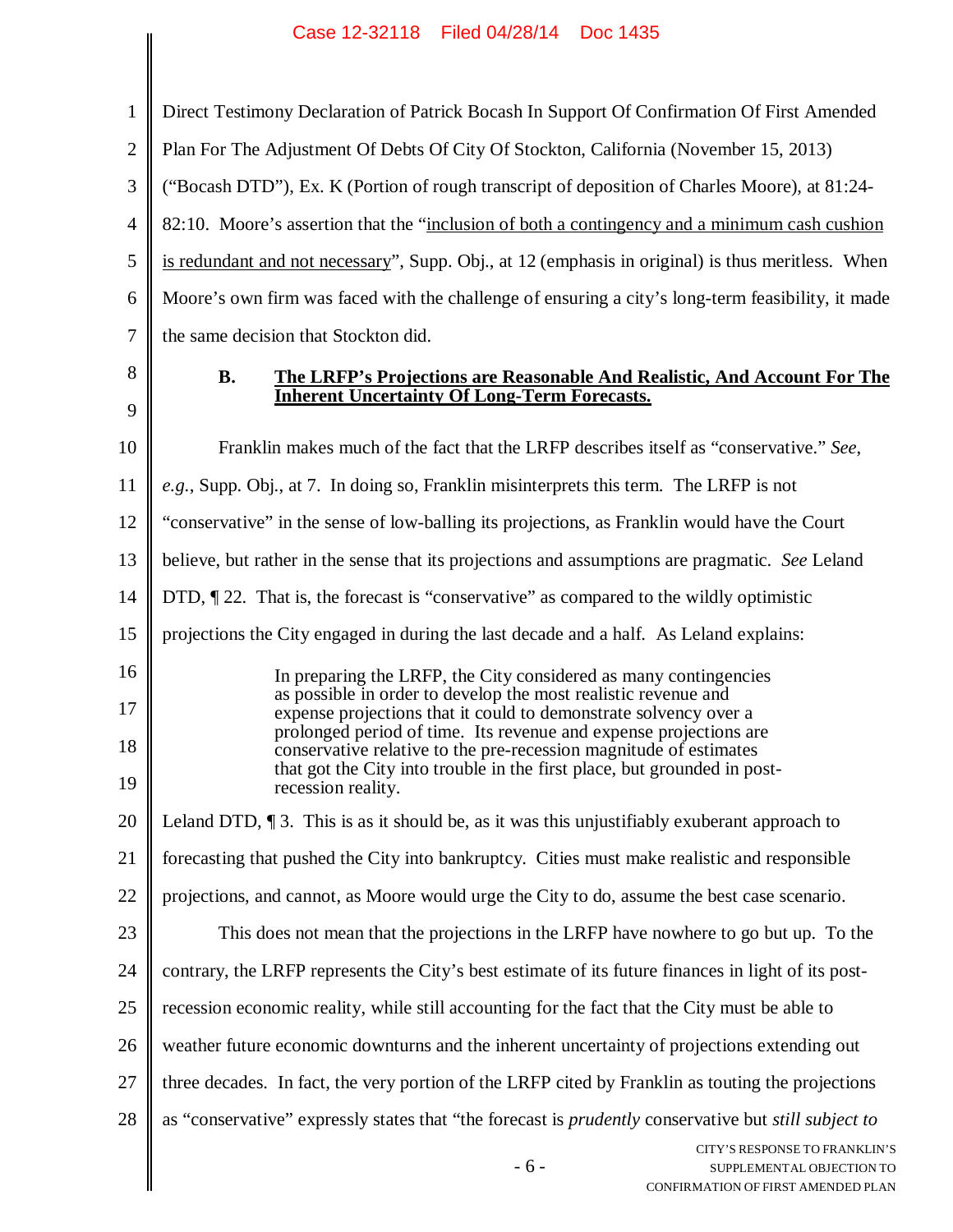3 4 6 *risks based on assumptions made*." LRFP, at 2 (emphasis added). Rather than read the LRFP's discussion as a whole, Franklin chooses to cherry-pick the term "conservative" and misrepresent it as evidence that the City is hiding money. This is simply not the case. The LRFP is conservative in the way a responsible City's budget forecasting should be. *See* Leland DTD, ¶¶ 3-10, 22; Deis DTD, ¶ 24 ("The LRFP's projections are appropriately conservative, as the City cannot risk the excessive optimism that caused it to collapse into bankruptcy in the first place.").

7 8 9 10 11 12 13 14 15 16 17 18 19 20 21 22 23 24 25 26 Nevertheless, Franklin and Moore repeatedly attack the methodologies employed by the LRFP. For instance, Moore criticizes the LRFP on the basis that it projects lower revenues than those experienced over the last fifteen years. Supp. Obj., at 7. But it would be foolhardy for the City to assume that the next 15 years will mirror the last. Deis DTD, ¶ 24. The past decade and a half are an inappropriate basis for projecting the City's future revenues for a host of reasons, all of which Moore ignores. Leland DTD, ¶ 22 (describing in detail factors critical to the projection of property tax, sales tax, and utility user tax revenues). For instance, Moore neglects the fact that past property tax revenues were inflated by loose credit standards that no longer exist, as well as a one-time settlement of \$3 million received from San Joaquin County. *Id.* Nor does Moore consider the effect of California propositions that will suppress property tax revenues for years to come. *Id.* Similarly, Moore's projections for sales tax revenue fail to take account of short-term bumps resulting from pent-up demand and a one-time "triple flip" adjustment from the State, while ignoring potential losses of sales tax revenue from online retailers. *Id.* Moore does not acknowledge *any* of the factors discussed in the Leland DTD, relying instead on the bare assertion that the past 15 years are an accurate model for the City moving forward because that period "includes a full economic cycle containing both an *abnormal* boom and a *severe* financial crisis." Moore Report, at 4 (emphasis added). This is hardly a sound basis for projecting the City's future. The City cannot ignore its post-recession position, and the LRFP properly assumes that the City must live within a lower rate of revenue growth than it has in the past. As described by Leland:

27

1

2

5

28

The City employs a forward-looking approach that incorporates data relevant to the estimation of future revenues, rather than relying on an historical average rate of growth that is biased by the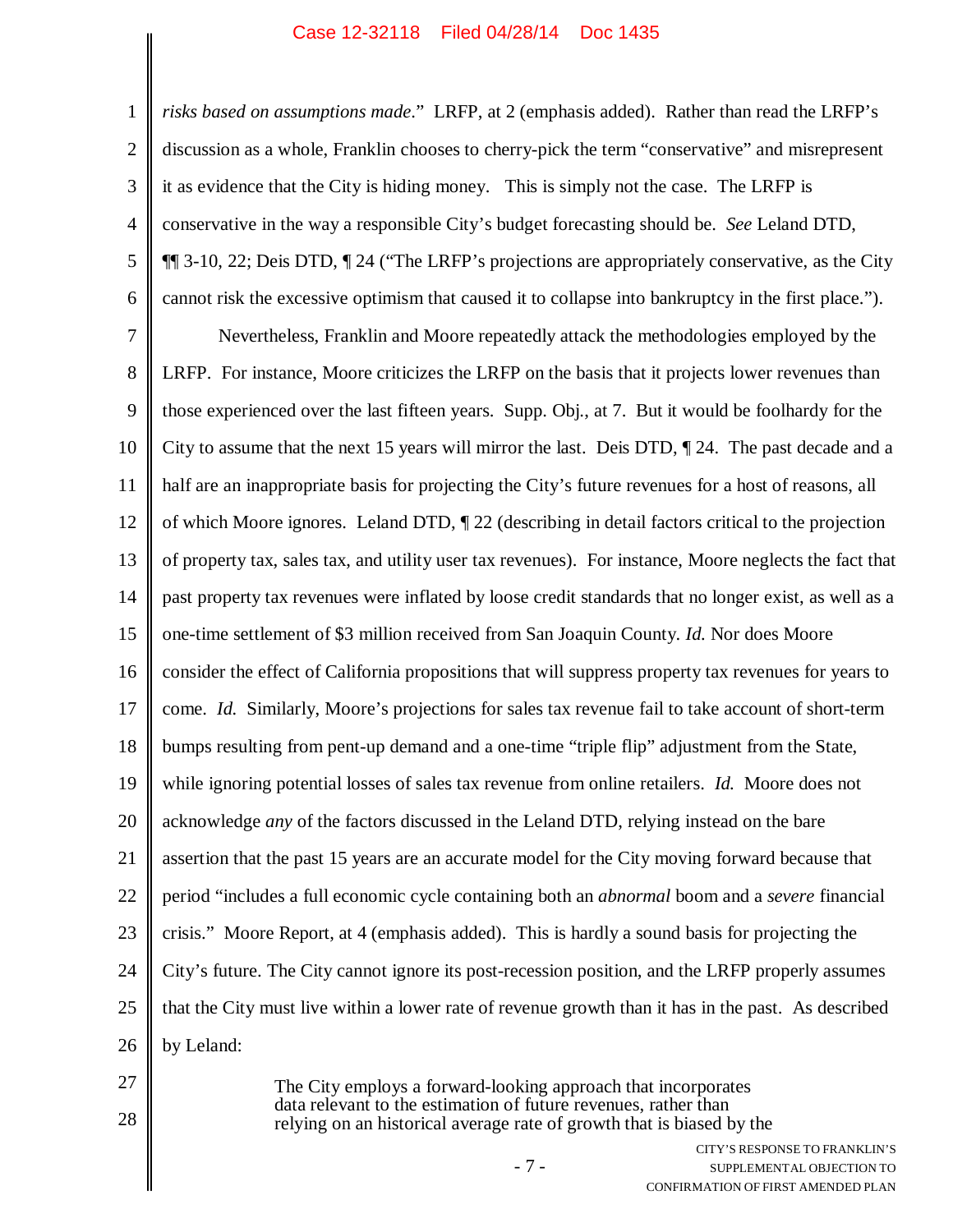|              | Case 12-32118   Filed 04/28/14   Doc 1435                                                                                                                                                   |
|--------------|---------------------------------------------------------------------------------------------------------------------------------------------------------------------------------------------|
|              |                                                                                                                                                                                             |
| $\mathbf{1}$ | "irrational exuberance" of the pre-recession housing bubble,                                                                                                                                |
| 2            | followed by the worst recession since the 1930's, which also<br>includes unique biases relative to each of the three major revenue                                                          |
| 3            | sources that a more careful review would have uncovered. The<br>City's revenue estimates are realistic and do not eliminate the                                                             |
| 4            | downside risk of reduced revenues in the event of economic<br>downturns.                                                                                                                    |
| 5            | Leland DTD, $\P$ 22.d.                                                                                                                                                                      |
| 6            | Moore also claims that "in an accurately-forecast budget, over time any negative variances                                                                                                  |
| 7            | and positive variances should net out," thus leaving the entirety of the City's reserve and annual                                                                                          |
| 8            | contingency available to pay Franklin. Supp. Obj., at 9. Again, Moore discusses the LRFP's                                                                                                  |
| 9            | "accuracy" as if it was an audit of past financial results, rather than a prediction of an uncertain                                                                                        |
| 10           | future. The reserve fund and annual contingency are necessary precisely because the City (and                                                                                               |
| 11           | Moore) cannot know exactly what will happen over the next 30 years, <sup>5</sup> and it is possible that the                                                                                |
| 12           | City's projections will not be met. In Leland's words:                                                                                                                                      |
| 13           | The LRFP is based on reasonable and realistic assumptions, but                                                                                                                              |
| 14           | there is no guarantee that the forecast will in all respects be met,<br>every year, for 30 years. The reality is that revenues and                                                          |
| 15           | expenditures will deviate from the forecast. The purpose of the<br>contingency, as explained in paragraphs 14 and 15, is to provide a                                                       |
| 16           | "smoothing" mechanism, or buffer, against these future variations.<br>These changes to base revenues and expenditures will compound                                                         |
| 17           | over time, so the longer the forecast, the higher the potential<br>volatility. Building in an annual \$2 million contingency, the                                                           |
| 18           | equivalent of about 1% of total expenditures, spreads the impacts of<br>economic downturns over the entire period of the LRFP. This                                                         |
| 19           | allows the City to make projections of its future finances without<br>having to make predictions about the specific timing or severity of                                                   |
| 20           | future recessions.                                                                                                                                                                          |
| 21           | Leland DTD, $\P$ 23. Moreover, even if some up and down periods offset over the next 30 years,                                                                                              |
| 22           | there may still be periods where the City is short millions of dollars over several years. Without a                                                                                        |
| 23           | buffer during those down periods, the City would again suffer budget insolvency and fall right                                                                                              |
| 24           | back into bankruptcy:                                                                                                                                                                       |
| 25           | As evidenced by the recent recession, economic downturns can                                                                                                                                |
| 26           | cause a city to fall short of its projections by millions, or even tens<br>of millions, of dollars over several years. Moreover, it may take                                                |
| 27           | several additional years for a city's revenues to return to their prior                                                                                                                     |
| 28           | <sup>5</sup> The City of Vallejo only forecast a five-year planning horizon, while the City of Detroit, Moore's client, is looking<br>at a ten-year period. Deis DTD ¶ 27; Leland DTD ¶ 39. |
|              | CITY'S RESPONSE TO FRANKLIN'S<br>$-8-$                                                                                                                                                      |
|              | SUPPLEMENTAL OBJECTION TO<br>CONFIRMATION OF FIRST AMENDED PLAN                                                                                                                             |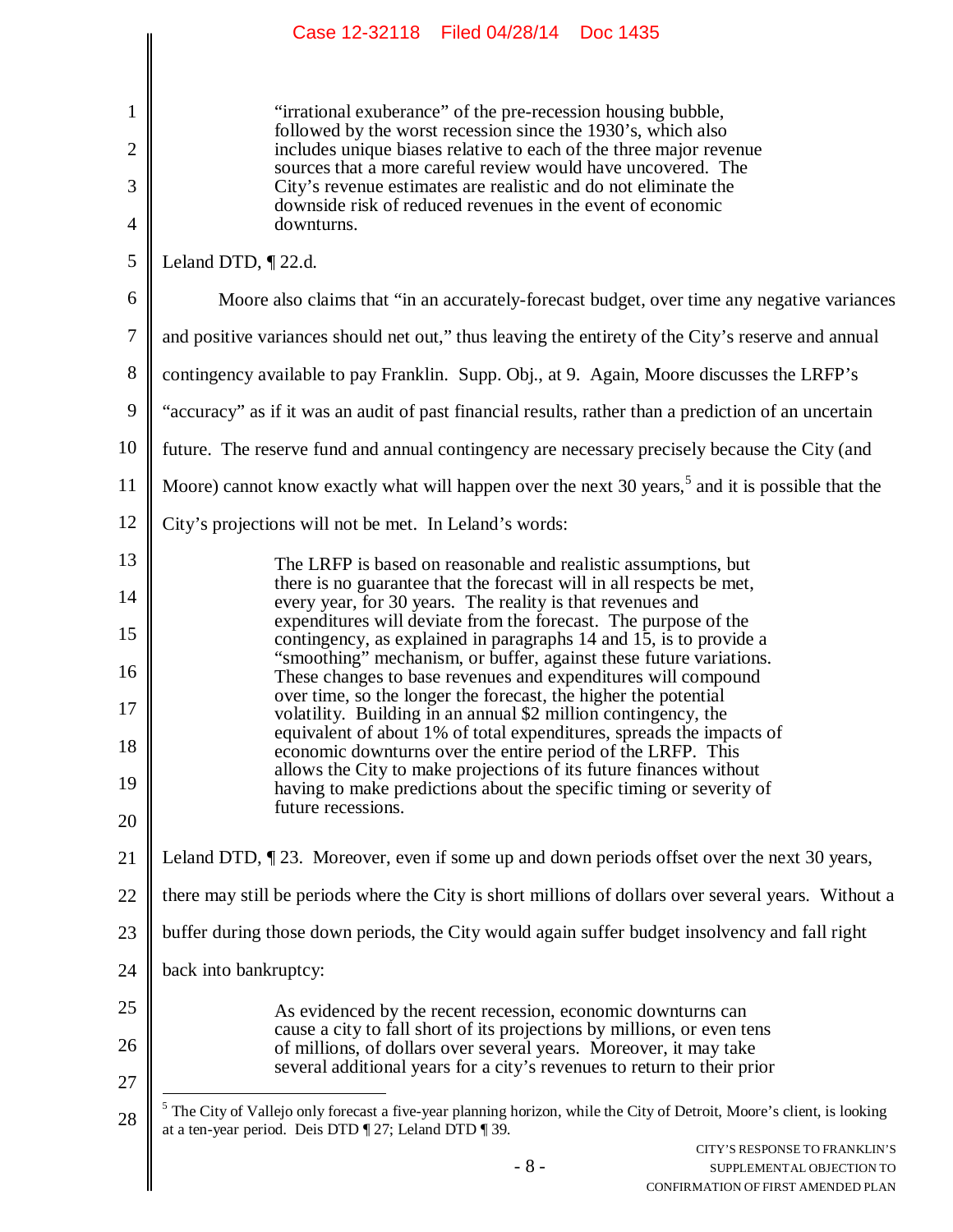1 2 3 4 5 6 7 8 9 10 11 12 13 14 15 16 17 18 19 20 21 22 23 24 25 26 27 28 peak year total, much less the level to which revenues would have grown given a continuation of pre-recession trends. . . . The annual contingency is meant to provide a safeguard against these types of long-term setbacks by serving as a "smoothing" mechanism – that is, the annual contingency spreads the impacts of economic downturns over the entire period of the LRFP. *Id.*  $\P$  14. The City's Plan cannot simply do away with appropriate buffering mechanisms dictated by sound fiscal policy concerns on the notion that everything will even out over time.<sup>6</sup> Moore also takes issue with the portion of the LRFP projections set aside for "mission critical" spending. Supp. Obj., at 12. The forecast shows amounts in excess of the reserve requirement as the City's capacity to spend on items in excess of the baseline, such as deferred maintenance, capital improvements, increased staff to respond to workload increases, and restoring decreased services. These items are not luxuries, but instead are needed to restore the City's service delivery solvency. They represent important expenditures that will eventually have to be undertaken in order to make up for the cuts the City has imposed to make ends meet. In its Opinion Regarding Chapter 9 Order For Relief, 493 B.R. 772 (2013), the Court found that the City was service delivery insolvent, in addition to being cash insolvent and budget insolvent. *Id.* at 790-791. Thus, in order to get the City back on its feet, the Plan must help to restore the City's services, as well as balance its books. Deis DTD,  $\P$  21. As stated by Deis: In addition to putting the City on a path of cash and budget solvency, the Plan also allows the City to restore its service solvency. The most critical issue that had to be addressed from a service solvency standpoint was the City's crime problem, both real and perceived. The City's reputation for unsafe streets has seriously impacted business investment in the City, as well as citizens' perception of personal safety. . . .While the City's fire, library, public works and recreation programs also have suffered enormous cuts, the City's recovery under the Plan, though slow, will allow the eventual restoration of some (but not all) of these services. Deis DTD,  $\P$  33. Nor is the "mission critical" item in the LRFP the treasure trove Moore suggests it is. For one, the City will not achieve the best practices reserve level of 16.67% until FY 2033-  $6$  To the extent Franklin complains that the City might do better than its projections, "the gain-sharing approach of the contingent payments agreement that the City negotiated with Assured Guaranty under the auspices of Judge Perris, rather than the elimination of the forecast contingency or the spend-down of reserves, is the less risky and more appropriate approach to the payment of creditors." Leland DTD, ¶ 26.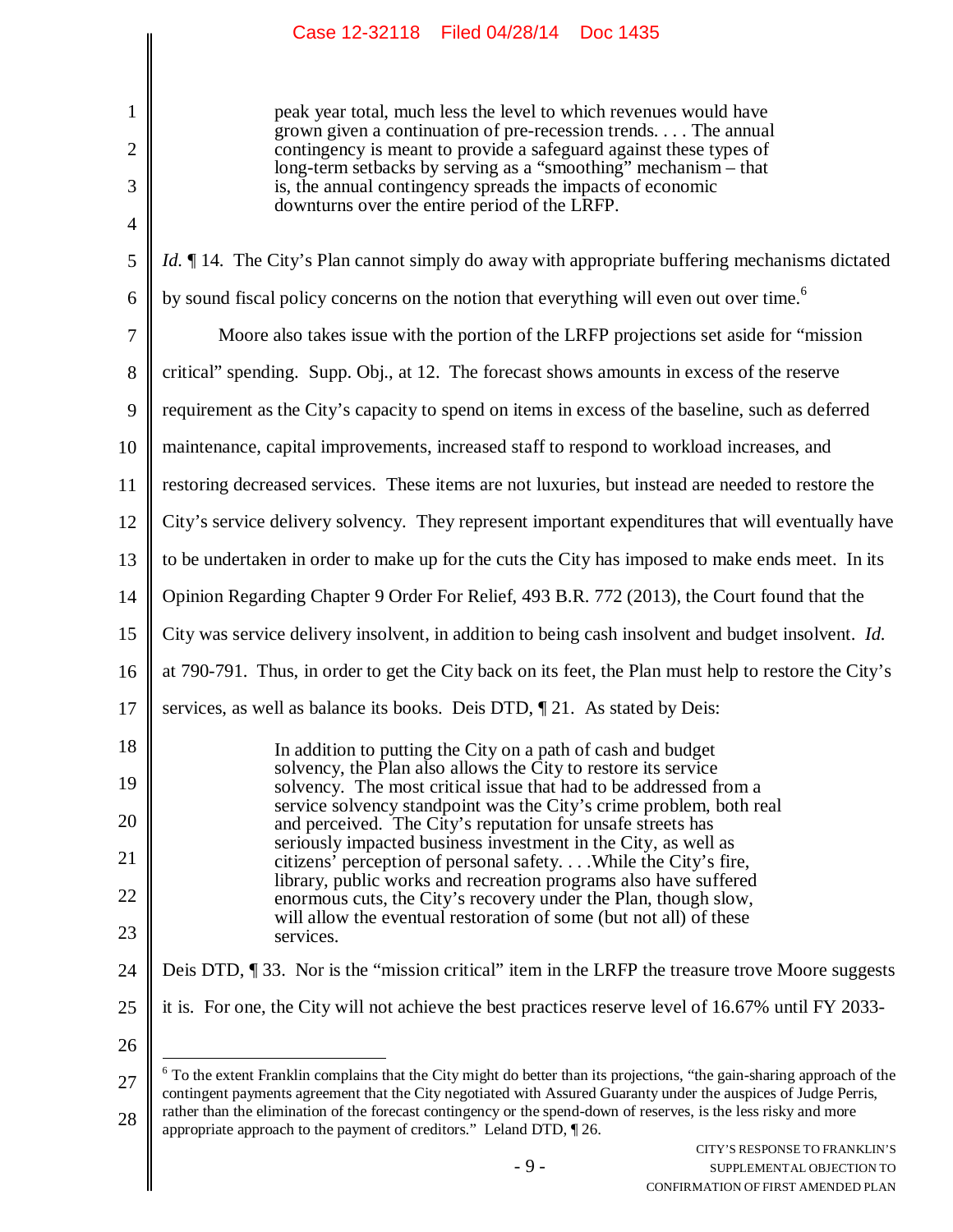| 1              | 34, and thus will not have any "extra" mission critical funds for almost 20 years. Leland DTD,                                                    |
|----------------|---------------------------------------------------------------------------------------------------------------------------------------------------|
| $\overline{2}$ | 12. Even then, over the term of the LRFP, mission critical expenditures represent only a 3%                                                       |
| 3              | increase in total expenditures.                                                                                                                   |
| $\overline{4}$ | Franklin also asserts that the LRFP's projections are too low because the City's General                                                          |
| 5              | Fund came in ahead of projections in FY 2012-13, and the City subsequently amended its                                                            |
| 6              | property tax revenue budget. However, Franklin overstates the meaningfulness of this action. As                                                   |
| 7              | Leland explains:                                                                                                                                  |
| 8              | Moore's statement that the Council's action on February 25, 2014                                                                                  |
| 9              | to increase the property tax estimate for FY2013-14 shows the<br>City's growth numbers are conservative is mistaken. The higher                   |
| 10             | revenue in 2013-14 is not an indication that ongoing growth will be<br>higher, only that assessed value increases are starting <i>sooner</i> than |
| 11             | previously expected.                                                                                                                              |
| 12             | Leland DTD, $\P$ 22.a (emphasis in original). Moreover, the updated figures that Leland and the                                                   |
| 13             | City provided to Franklin in early March <i>already take these new results into account</i> . Leland re-                                          |
| 14             | ran the projections in Exhibit A to the LRFP on March 2, 2014, and the City produced the new                                                      |
| 15             | results to Franklin on March 3, 2014. See Supp. Obj., at 2 (referring to the "revised" Exhibit B to                                               |
| 16             | the Disclosure Statement); Leland DTD, ¶7; City's Trial Exs. 3034 and 3035. As those updated                                                      |
| 17             | figures show, the long-term impact of the FY 2013-14 changes cited by Franklin are minimal, a                                                     |
| 18             | fact that Franklin conveniently omits. <sup>7</sup>                                                                                               |
| 19             | The LRFP relies on proper methodologies and lays out a step-by-step analysis of how the                                                           |
| 20             | City can achieve cash, budget, service, and long-term solvency under the Plan. See Deis DTD,                                                      |
| 21             | 19, 24-28, 33-35. Contrary to Franklin's implications, the City cannot simply cut away various                                                    |
| 22             | items in the LRFP and thereby create money it can use to pay Franklin. Because Stockton's                                                         |
| 23             | recovery from the recession remains slow, the LRFP necessarily maintains relatively low                                                           |
| 24             | margins, even with its buffering mechanisms. Moreover, the City's reserves and services will                                                      |
| 25             | have to be restored gradually, over a period of many years. Franklin's criticisms of the LRFP                                                     |
| 26             | //                                                                                                                                                |
|                |                                                                                                                                                   |

<sup>27</sup> 28  $<sup>7</sup>$  It is particularly misleading for Franklin to suggest that Leland somehow "changed" his testimony at his deposition</sup> due to reading the Moore Report, given that the Moore Report was submitted 19 days after the deposition cited by Franklin. *See* Supp. Obj., at 8.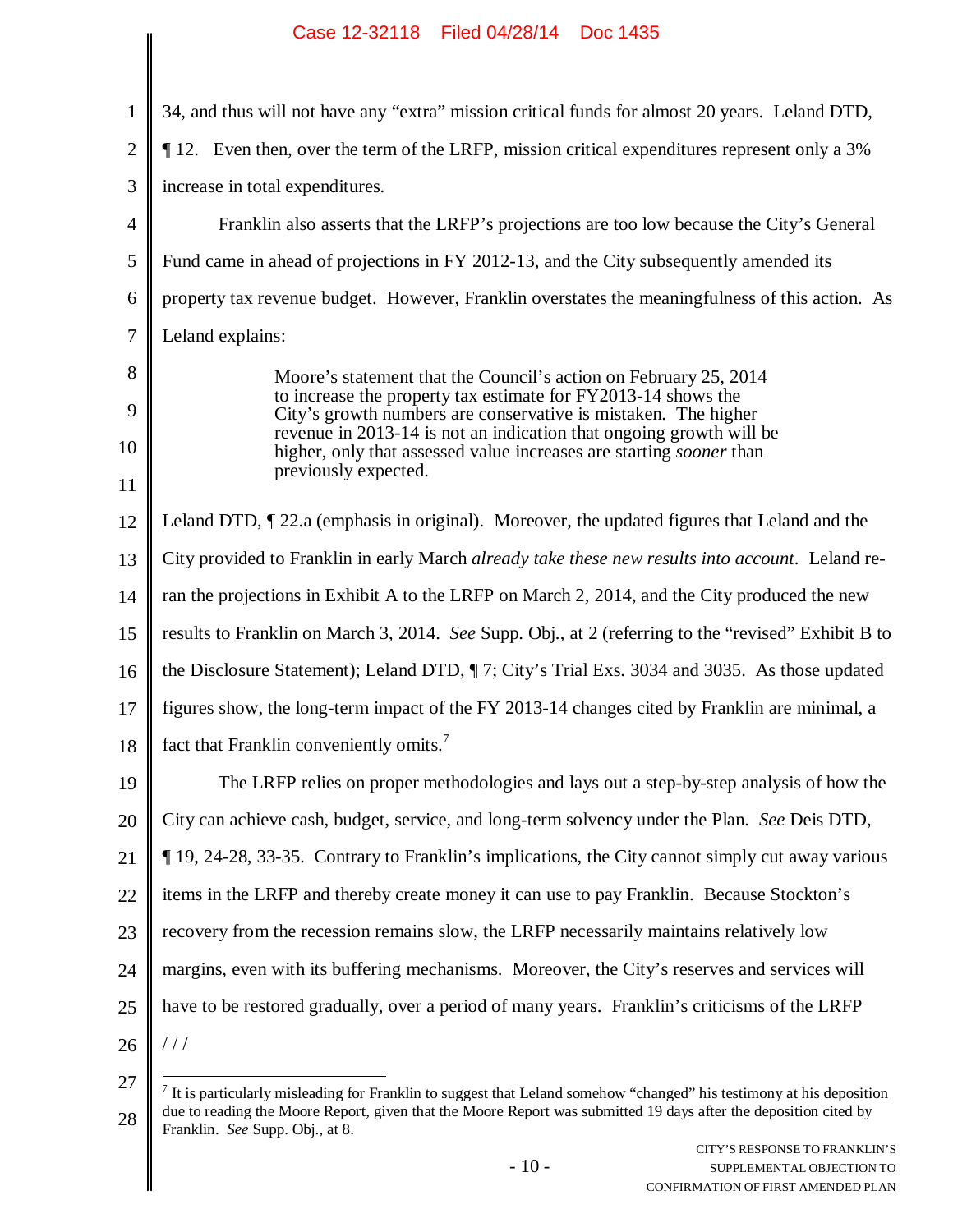1 2 notwithstanding, the LRFP's forecast has a sound basis and provides a reasonable, accurate projection of the City's economic performance under the Plan.

3

27

28

#### **C. PFF Revenues Are Not Available To Pay Creditors.**

4 5 6 7 8 9 10 11 12 13 14 15 16 17 18 19 20 21 22 23 24 25 26 Franklin continues to insist that the City can pay Franklin's claim, in full, from PFF revenues that do not exist. Supp. Obj., at 14-20. Franklin argues that the City's PFF funds can be expected to be generated from at least 600-700 new housing units annually, and that essentially all of the PFFs from that new development can be used to pay Franklin rather than to invest in new infrastructure for that new development (as expected by the developers that pay the PFFs). Id., at 16-17. In order to reach this conclusion, Franklin shrugs off the fact that the City issued less than 100 permits in the last calendar year, and claims, without any support, that the City can be expected, someday, to return to its pre-bankruptcy PFF revenues. *See* Direct Testimony Declaration of Stephen Chase In Support Of Confirmation Of First Amended Plan For The Adjustment Of Debts Of City Of Stockton, California (November 15, 2013) ("Chase DTD"), ¶ 13. Franklin also ignores the many factors that did not exist prior to the City's bankruptcy that will continue to suppress PFFs for the foreseeable future. Further, even if there were PFF revenues available, there are other obligations to which the City must apply PFF revenues. First, most of the PFF money collected by the City must be used to pay for projects that mitigate growth as defined by the AB 1600 study adopted by the City pursuant to state law. Chase DTD, ¶¶ 2-6; Leland DTD, ¶ 27. The California Mitigation Fee Act of 1987, also known as "AB 1600," requires that the study establish a "nexus" between the PFFs and the level of service or infrastructure costs. As the City's Director of Community Development, Stephen Chase ("Chase"), explains: [T]he Act [AB 1600] requires that there be a "nexus" between the level of service and/or infrastructure costs and the fee charged. In order to establish the nexus for a new PFF, the City must identify the purpose of the fee, identify the use to which the fee is to be put, and determine how there is a reasonable relationship between the fee's use and the type of development project on which the fee is imposed. These findings are contained in a fee study prepared by or for the Community Development Department and the

Administrative Services Department and submitted to the City Council for approval.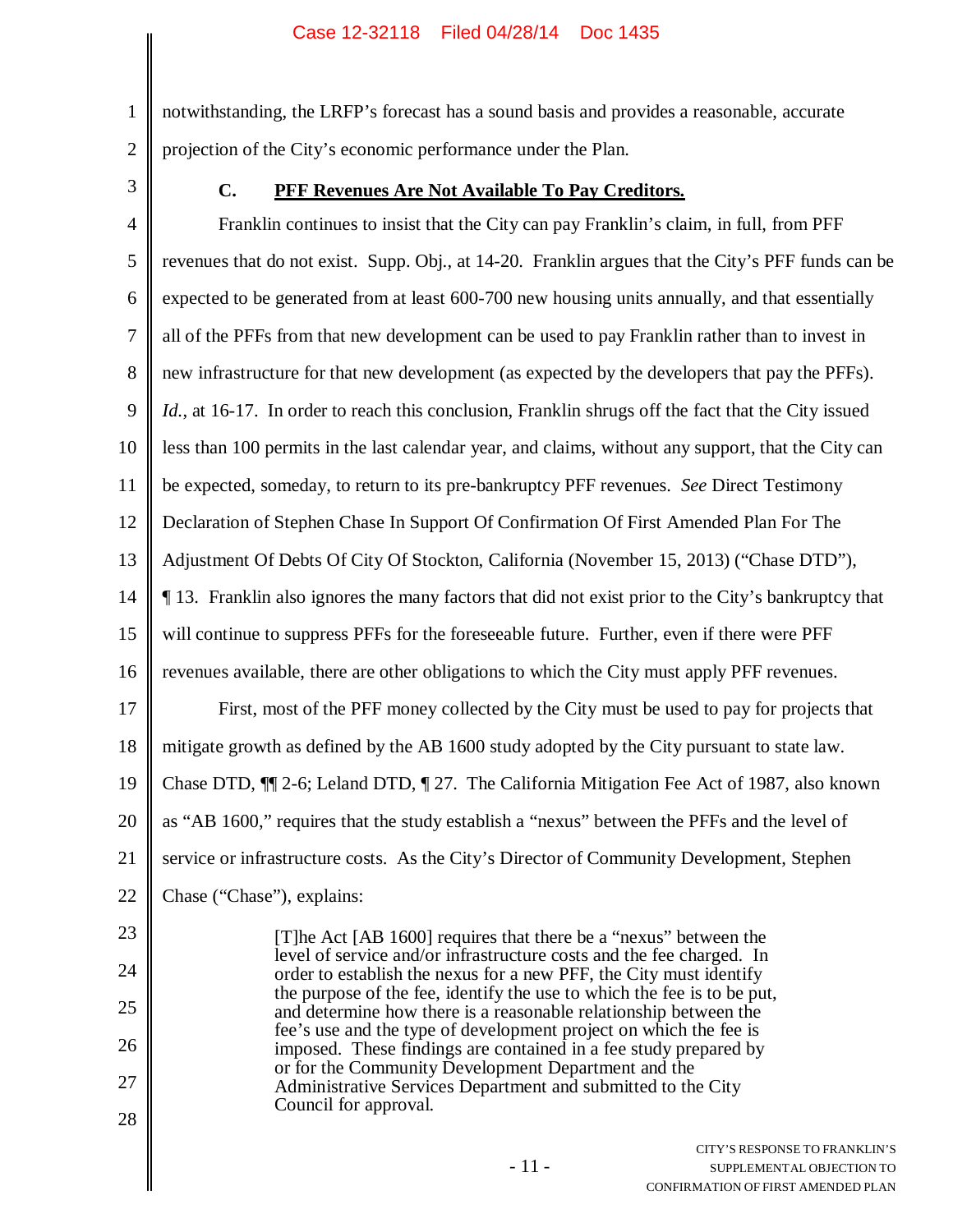|                | Case 12-32118 Filed 04/28/14 Doc 1435                                                                                                                                                                                                             |
|----------------|---------------------------------------------------------------------------------------------------------------------------------------------------------------------------------------------------------------------------------------------------|
| $\mathbf{1}$   | Because of the Act's nexus requirement, the permissible uses of                                                                                                                                                                                   |
| $\mathbf{2}$   | PFF receipts are restricted to the purposes for which the PFFs were<br>imposed—in other words, the purposes set forth in the fee study                                                                                                            |
| 3              | that was required to be undertaken by the City in order to levy the<br>charges.                                                                                                                                                                   |
| $\overline{4}$ | Chase DTD, $\P$ 3-4; Leland DTD, $\P$ 27. Due to this "nexus" requirement, PFF receipts can be                                                                                                                                                    |
| 5              | used <i>only</i> for the purposes for which the PFF was imposed. Chase DTD, $\P$ 4. Developers who                                                                                                                                                |
| 6              | pay PFFs thus expect these projects to be funded, and can legally challenge PFF levels if                                                                                                                                                         |
| 7              | necessary funding is not set aside within five years. Leland DTD, 1 27. As a result, by law, only                                                                                                                                                 |
| 8              | certain PFF funds can legally be used to reimburse the General Fund for lease payments on the                                                                                                                                                     |
| 9              | 2009 Golf Course/Park Bonds. As described by Chase:                                                                                                                                                                                               |
| 10             | The proceeds of the 2009 Golf Course/Park Bonds funded certain                                                                                                                                                                                    |
| 11             | infrastructure improvements that would have otherwise been<br>eligible for funding from certain PFF funds. Because of this, the                                                                                                                   |
| 12             | PFF funds from which the improvements would have otherwise<br>been eligible for funding may reimburse the General Fund for the                                                                                                                    |
| 13             | portions of the lease payments on the principal of (but not interest <sup>8</sup><br>on) the 2009 Golf Course/Park Bonds that are allocable to those                                                                                              |
| 14             | improvements. The authority to use PFF receipts to refund the<br>principal payments on the 2009 Golf Course/Park Bonds is based                                                                                                                   |
| 15             | on the use of bond proceeds to finance fee-eligible improvements.                                                                                                                                                                                 |
| 16             | Chase DTD, ¶7.                                                                                                                                                                                                                                    |
| 17             | Moreover, the City is not <i>required</i> to use PFF funds to reimburse the General Fund                                                                                                                                                          |
| 18             | principal payments; it is merely an option. Chase DTD, ¶ 8. It is not a practical option, however,                                                                                                                                                |
| 19             | because the City's ability to use PFF receipts to refund these principal payments, even from these                                                                                                                                                |
| 20             | specific funds, is still limited by the City's obligations to use PFFs to pay for new infrastructure                                                                                                                                              |
| 21             | from these funds. For instance, the City's Capital Improvement Program for FY 2013-14 through                                                                                                                                                     |
| 22             | FY 2017-18 identifies \$440 million in unfunded transportation projects, a significant portion of                                                                                                                                                 |
| 23             | which will have to be paid out of the Streets PFF fund. Chase DTD, $\P$ 11; Leland DTD, $\P$ 27.                                                                                                                                                  |
| 24             | Similarly, the General Plan standard park acreage per 1000 residents imposes a new park                                                                                                                                                           |
| 25             | construction cost that alone is in excess of what 700 housing units per year would generate in PFF                                                                                                                                                |
| 26             | <sup>8</sup> Franklin contends that the City's stated inability to use PFFs to make payments on interest is "patently false."                                                                                                                     |
| 27             | Supp. Obj., at 14. To the contrary, this limitation is based on the fact that "the fee study for the projects funded by the<br>proceeds of the 2009 Golf Course/Park Bonds did not establish fees in an amount designed to cover interest carried |
| 28             | on the cost of the improvements." Chase DTD 10. As a result, PFFs cannot legally be used to refund the General<br>Fund for payments for the interest component of the amounts due under those bonds. Id.                                          |
|                | CITY'S RESPONSE TO FRANKLIN'S<br>$-12-$<br>SUPPLEMENTAL OBJECTION TO<br>CONFIRMATION OF FIRST AMENDED PLAN                                                                                                                                        |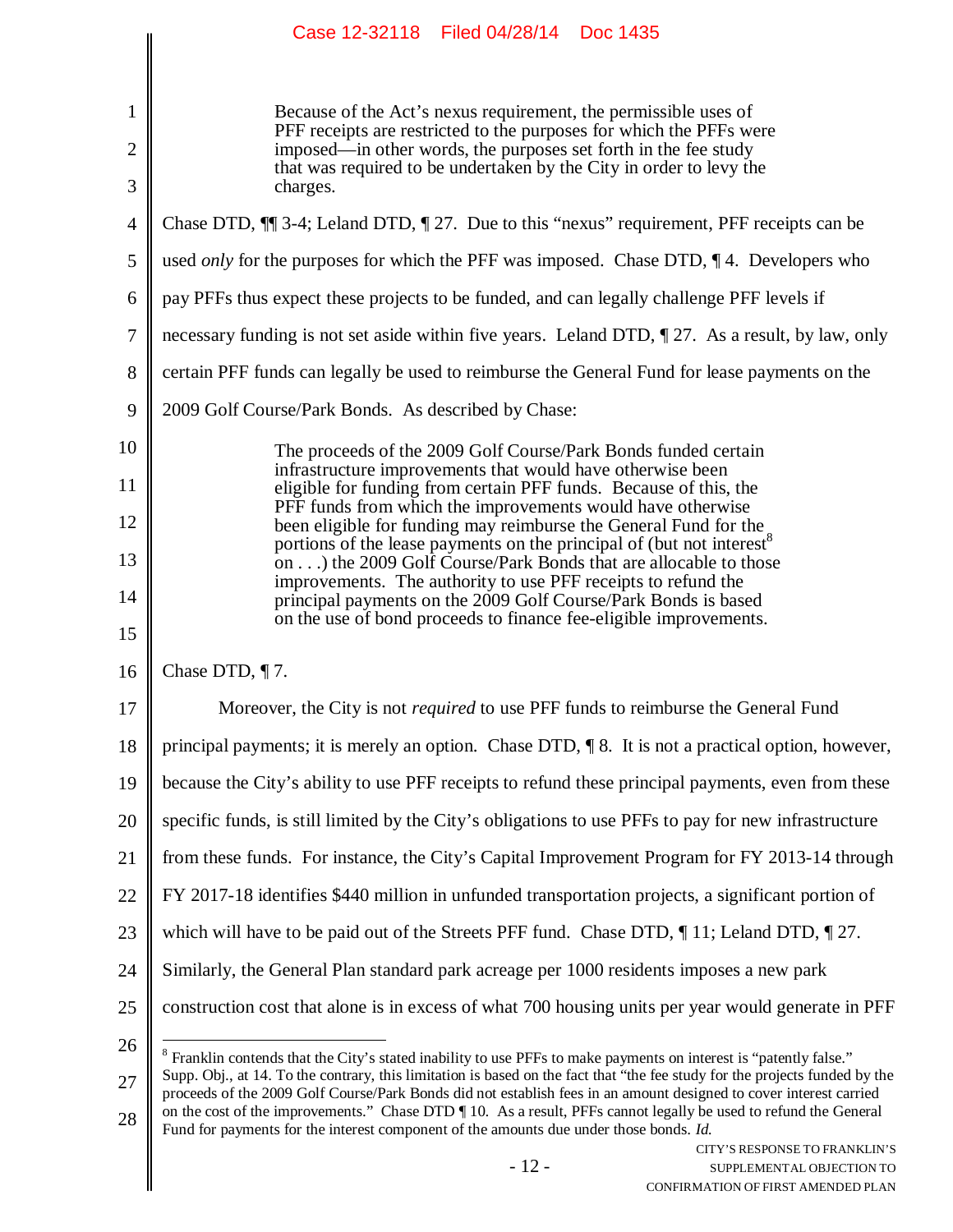1 2 3 4 income. Chase DTD, ¶ 19; Leland DTD, ¶ 27. The fundamental purpose of PFFs is to fund improvements that mitigate the impacts of new development. *Id.* ¶ 9. The City thus cannot simply hand over every dollar it receives in PFFs to creditors, otherwise it would be unable to pay for the infrastructure that serves the new developments generating the fees. *Id.*

5 6 7 8 9 10 11 12 Furthermore, the City can spend only those PFF revenues that it actually receives. PFF revenues have slowed to a trickle since the boom years, when development permits for residential dwellings reached an average of almost 3,000 per year, preceding the recent recession. By contrast, from FY 2008-09 through FY 2011-12, the City has issued an average of only 135 residential dwelling permits per year. Chase DTD, ¶ 13. In the last calendar year, the City issued only 97 dwelling permits, and thus far in FY 2013-14 the City has issued a scant 64 such permits. *Id.*, **[10** 13-14. As a result, the Police and Fire PFF funds are collectively \$3.7 million in deficit, and must be repaid before there can be any "excess" PFFs for Franklin. *Id.* ¶ 13.

13 14 15 16 17 18 19 Franklin's contention that the City will have more than enough PFFs to pay Franklin's claim rests on a forecast by Economic & Planning Systems ("EPS") that has subsequently proved to be inaccurate. In June 2013, based on the information available at the time, EPS projected that the City would be issuing roughly 700 units per year by 2017. Chase DTD, ¶ 14. While Franklin is quick to cite this number, *see* Supp. Obj., at 17, the unfortunate reality is that the increases expected by this projection have not come to pass. To date, the City is on pace to issue the fewest annual dwelling permits in recent memory. Chase DTD, ¶ 14.

20 21 22 23 24 25 26 27 28 Franklin also misleadingly states that the "Long-Range Financial Plan itself 'assumes a conservative \$500,000 in available PFF revenues' annually for the payment of debt service on the [sic] Franklin's Bonds." Supp. Obj., at 14. This is not accurate, as Franklin well knows. As Leland explained in his deposition, the LRFP only projects revenues for the General Fund and does not project any non-General Fund revenues. However, Exhibit A to the LRFP is a spreadsheet that calculates the savings to the General Fund resulting from the financial restructuring of the City's financial obligations. When that spreadsheet was prepared in the summer of 2013, it included an assumed amount of \$500,000 in PFF revenues that had been devoted to payment of the \$2.9 million annual debt service on the Golf Course/Park Lease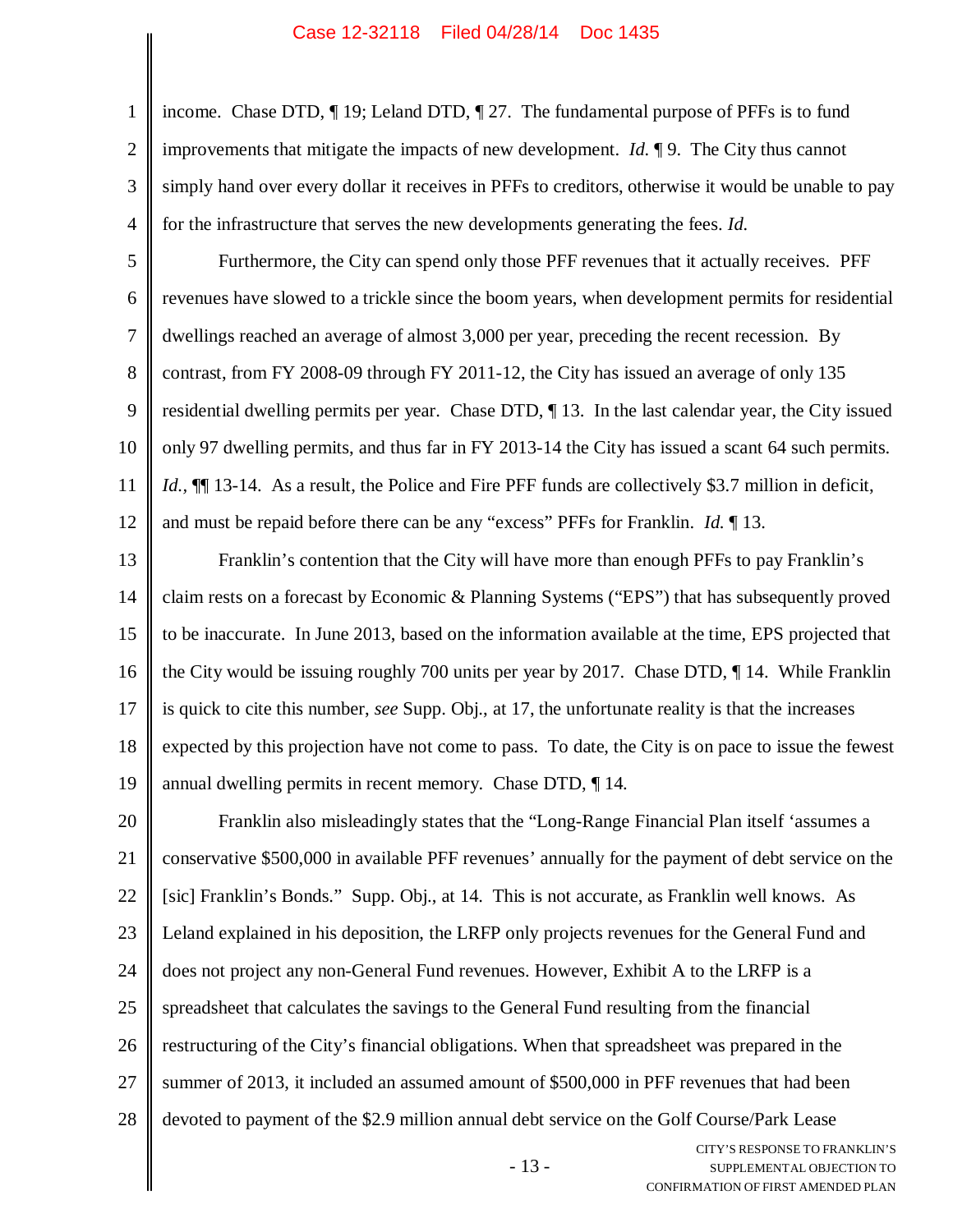$\parallel$ 

| $\mathbf{1}$   | payments. The savings to the General Fund of the City rejecting the Golf Course/Park Leases                                             |
|----------------|-----------------------------------------------------------------------------------------------------------------------------------------|
| $\overline{2}$ | was therefore included in that spreadsheet in the amount of only \$2.4 million to account for the                                       |
| 3              | \$500,000 of PFF revenues that had previously been available to help pay those lease payments.                                          |
| $\overline{4}$ | The \$500,000 figure mentioned in Exhibit A to the LRFP is what the City had <i>previously</i>                                          |
| 5              | assumed would be available from PFFs. Leland DTD, $\P$ 6-8; Franklin's Trial Ex. 2630                                                   |
| 6              | (Designations from Transcript of Deposition of Robert Leland), at 154:17-156:15. Thus, the                                              |
| $\overline{7}$ | \$500,000 referenced by Franklin is shown as a one-time deduction to the General Fund's savings                                         |
| 8              | on debt service, and <i>not</i> as an available source of PFFs into the future. <i>Id.</i> Leland explained the                         |
| 9              | above at his deposition and further clarified that the LRFP did not contain any forward-looking                                         |
| 10             | projections of PFF revenues. Yet in its Supplemental Objection, Franklin still makes the empty                                          |
| 11             | assertion that the LRFP projects that there will be \$500,000 of PFF revenues available in the                                          |
| 12             | future for payment to Franklin. This is not and never has been the case.                                                                |
| 13             | Furthermore, a number of factors exist that are likely to inhibit the growth of PFFs going                                              |
| 14             | forward. For one, the economic conditions on which the 700 unit-per-year projection was based                                           |
| 15             | have not occurred. As Chase explains:                                                                                                   |
| 16             | The EPS projection of 700 units per year was dependent on certain                                                                       |
| 17             | economic factors being met, such as a drop in unemployment and<br>increase in the price point for home sales. Unemployment in           |
| 18             | Stockton remains high as of February 2014, at 15.9%, and job<br>formation remains slow. Further, price points for new homes             |
| 19             | remain closer to the \$200,000 level, not \$300,000.  The City's<br>financial consultants forecast that economic conditions in Stockton |
| 20             | will remain depressed for years to come.                                                                                                |
| 21             | <i>Id.</i> 15. Another impediment to future PFF growth is the required overhaul of the City's General                                   |
| 22             | Plan and Capital Improvement Program. <i>Id.</i> $\parallel$ 16. The 2035 General Plan, under which the City                            |
| 23             | operates, was promulgated in December 2007 and therefore does not reflect present economic                                              |
| 24             | conditions. <i>Id.</i> $\P$ 16-17. Nor does it reflect new state mandates that will limit PFF revenues by                               |
| 25             | requiring a greater ratio of infill to greenfield development. <i>Id.</i> $\parallel$ 17. Finally, it is unlikely that                  |
| 26             | the City will be able to raise the amount of PFF fees imposed on developers due to what Chase                                           |
| 27             | describes as the "the intense political pressure in Stockton to reduce PFFs and other developer                                         |
| 28             | fees in an effort to encourage development:"                                                                                            |
|                | CITY'S RESPONSE TO FRANKLIN'S<br>$-14-$<br>SUPPLEMENTAL OBJECTION TO<br>CONFIRM ATION OF FIRST AMENDED PLAN                             |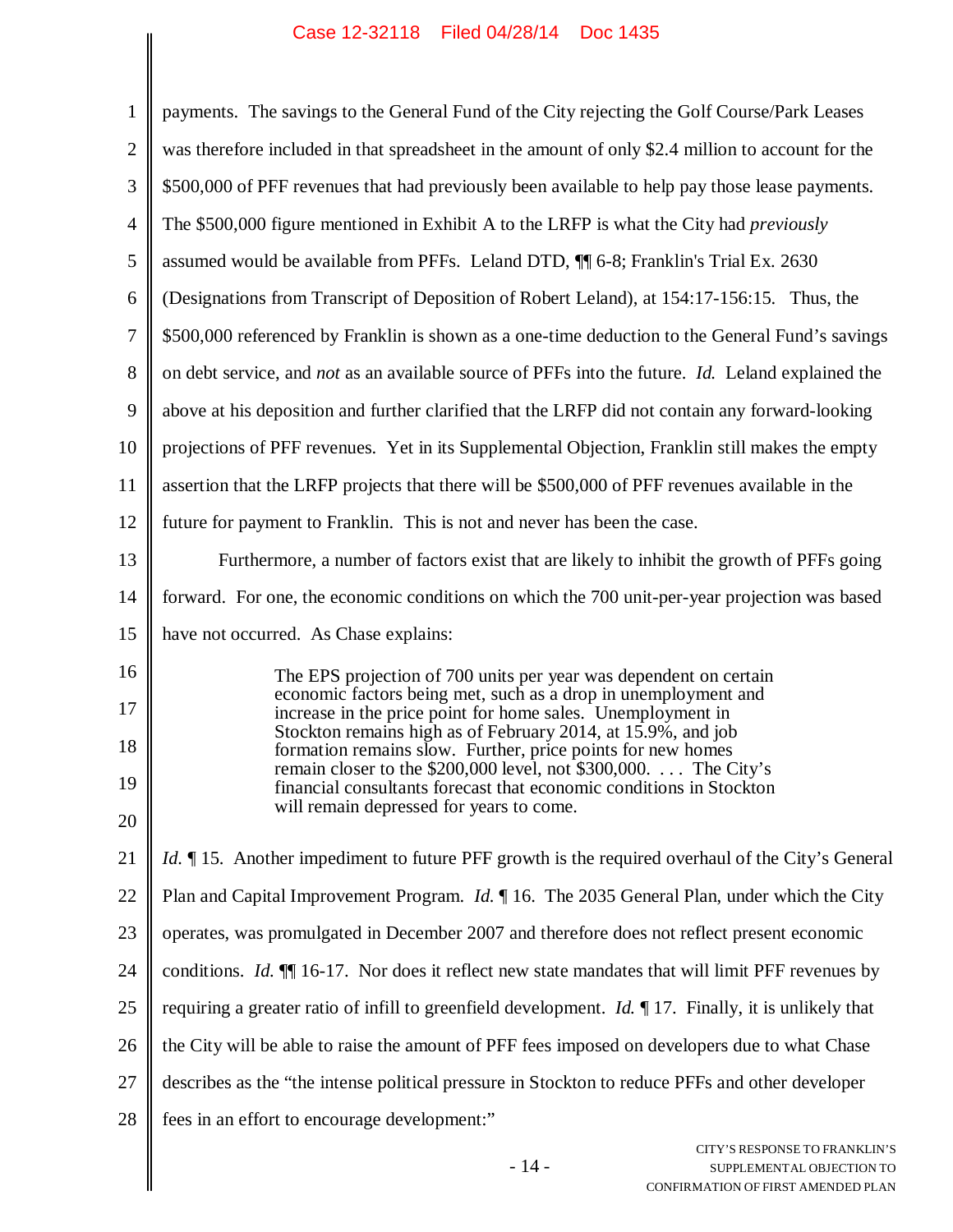|    | CASE IZ-OZIIO – FIIEU 04/Z0/I4 – DUC 1400                                                                                                                                               |
|----|-----------------------------------------------------------------------------------------------------------------------------------------------------------------------------------------|
|    |                                                                                                                                                                                         |
| 1  | Development is essential to the City's recovery following<br>bankruptcy. Many citizens, among them a number of influential                                                              |
| 2  | and well-financed developers, believe that to encourage<br>development it is necessary to reduce the amount of fees imposed                                                             |
| 3  | on new development. The City reduced the Streets PFF rate by half<br>in 2010 as an incentive for development, with the discount                                                         |
| 4  | scheduled to end on December 3, 2013. However, the City Council<br>extended that 50% rate discount for another year, through                                                            |
| 5  | December 31, 2014. Because revenue foregone through rate<br>discounts cannot legally be made up through higher levies on future                                                         |
| 6  | development, these four years of lost revenue cannot be regained.<br>And the political pressure is ongoing: The City's Strategic Initiative                                             |
| 7  | III.3 provides policy direction to simplify and reduce development<br>impact fees, so as to stimulate economic development.                                                             |
| 8  |                                                                                                                                                                                         |
| 9  | <i>Id.</i> ¶ 20. Based on these factors, and on the slow pace of Stockton's recovery, PFF revenues are                                                                                  |
| 10 | projected to remain extremely low for the foreseeable future. As a result, Franklin's assertion that                                                                                    |
| 11 | the City's PFF revenues will surely pick up is uninformed and dubious at best.                                                                                                          |
| 12 | Franklin ignores the unfavorable reality of the City's PFF revenues in favor of a 10-                                                                                                   |
| 13 | month-old report that has been demonstrably disproven by intervening events. The City,                                                                                                  |
| 14 | however, must deal in facts. PFF revenues are minimal, likely to remain low, and legally                                                                                                |
| 15 | obligated to numerous other uses before they can be paid to Franklin.                                                                                                                   |
| 16 | Ш.<br><b>FRANKLIN'S UNSECURED DEFICIENCY CLAIM IS PROPERLY CLASSIFIED</b><br>AND NOT SUBJECT TO DISPARATE TREATMENT                                                                     |
| 17 |                                                                                                                                                                                         |
| 18 | Just as Franklin's Lease Rejection Claim was properly classified as an unsecured claim<br>under the Plan, Franklin's unsecured deficiency claim resulting from the entry of the Partial |
| 19 |                                                                                                                                                                                         |
| 20 | Judgment In Favor Of Plaintiffs [Dkt. No. 56] in the Adversary Proceeding, to the extent that it is                                                                                     |
| 21 | allowable, is similarly an unsecured claim for all of the reasons set forth in the City's                                                                                               |
| 22 | Supplemental Brief.                                                                                                                                                                     |
| 23 | Franklin doggedly maintains that the Court should deal with the Plan's treatment of                                                                                                     |
| 24 | creditors, rather than claims. Franklin continues to complain that the Retiree Health Benefit                                                                                           |
| 25 | Claimants receive between 53% and 70% on their claims because "as a quid pro quo for the sub-                                                                                           |
| 26 | 1% 'settlement' of Retiree Health Benefit Claims, the City agreed to leave pensions fully                                                                                               |
| 27 | unimpaired." Suppl. Obj., at 30. Franklin ignores that the City determined to leave pensions                                                                                            |
| 28 | unimpaired independently of, and long before, its settlement with the Retirees Committee. In<br>CITY'S RESPONSE TO FRANKLIN'S                                                           |
|    | $-15-$<br>SUPPLEMENTAL OBJECTION TO<br>CONFIRMATION OF FIRST AMENDED PLAN                                                                                                               |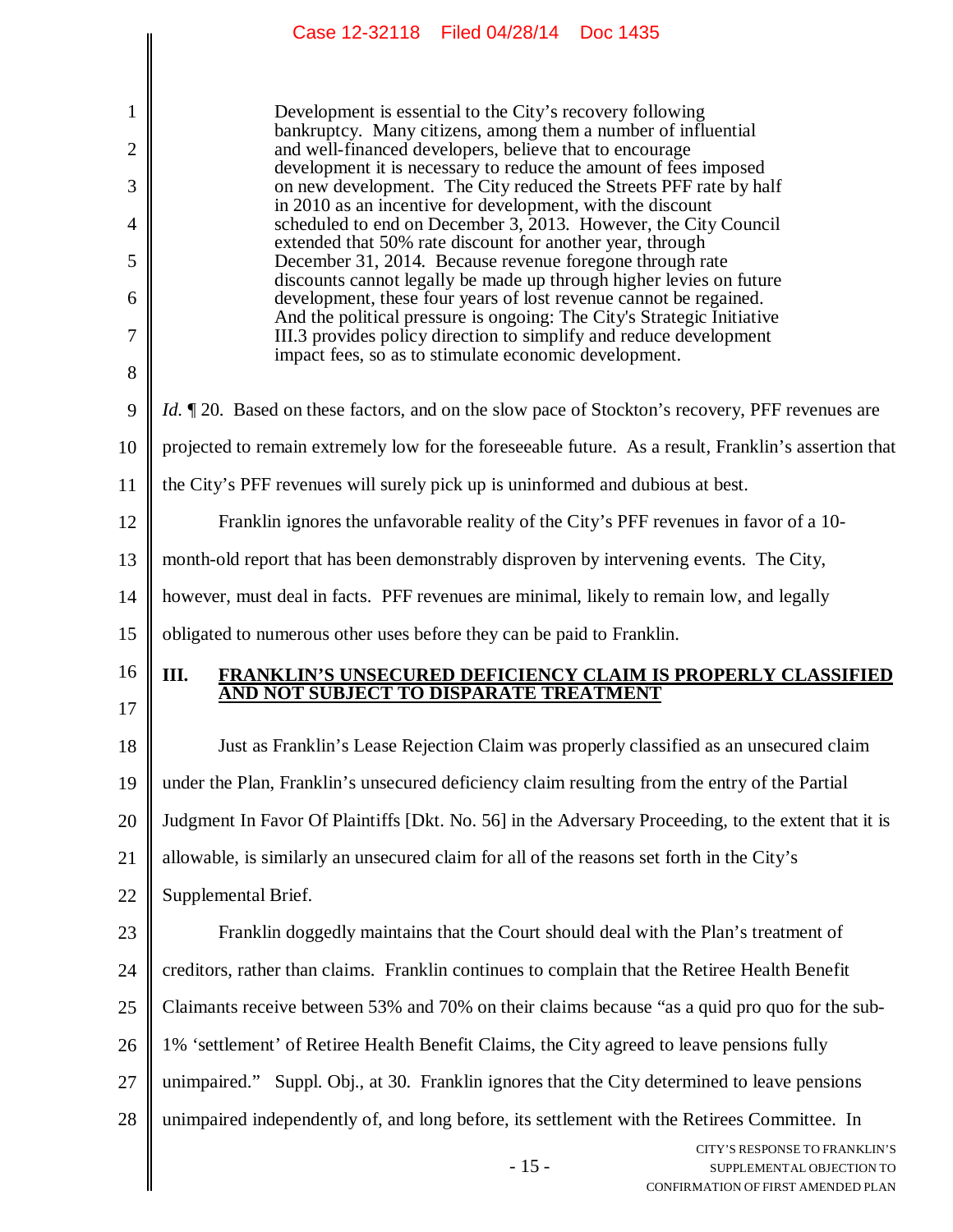1 2 3 4 5 6 7 8 9 10 11 12 13 14 15 fact, the City's negotiated deals with its unions, which preceded the Retirees Settlement, were based in part on the City maintaining its pensions. *See, e.g.*, Direct Testimony Declaration of Ann Goodrich In Support Of Confirmation Of First Amended Plan For The Adjustment Of Debts Of City Of Stockton, California (November 15, 2013) ("Goodrich DTD"), Ex. A. Thus, by the time of the Retiree Settlement, it was already established that the City intended to provide the Retiree Health Benefit Claimants, and all other City employees and City retirees,<sup>9</sup> with pension benefits. Though the City provided the Retirees Committee with confirmation of that fact, the City's decision to maintain its pension obligations was made long ago, and thus could not be a quid pro quo for the Retirees Settlement. The Plan does not provide, for example, that the Retiree Health Benefit Claimants will lose their pension benefits, or have them reduced, if they fail to vote for the Plan. Thus, despite the link that Franklin attempts to find between the Class 12 Claims of the Retiree Health Benefit Claimants and their pension benefits, there is no basis for lumping in or conflating non-Class 12 recoveries of the Retiree Health Benefit Claimants with their Class 12 recoveries. The Plan provides treatment for classes of Claims and not for classes of creditors, as Franklin maintains.

16 17 18 19 20 21 22 23 24 25 26 Consistent with its incorrect theory that Class 12 includes all of the different claims of the Retiree Health Benefit Claimants, Franklin continues to cite cases involving disparate treatment to holders of claims in a single class as authority for its flawed arguments. None of these cases hold that plan treatment of a class of claims must necessarily include recovery on other claims held by members of the class, as Franklin asserts with respect to the Retiree Health Benefit Claimants. In fact, such cases typically hold that the problem lies with providing holders of claims in a single class with disparate treatment *on account of their claims in that particular class*, depending upon whether holder of claims in that class vote for the plan or not.<sup>10</sup> Had the City classified the claims of the pension benefits of the Retiree Health Benefit Claimants in Class 12 along with the Retiree Health Benefit Claims, Franklin might have an argument. However, the fact that the City confirmed its pre-existing decision that pension

<sup>28</sup>  $9<sup>9</sup>$  Retirees that were not promised the health benefits also retain their pension benefits. <sup>10</sup> *See* City's Supplemental Brief, at 9-10.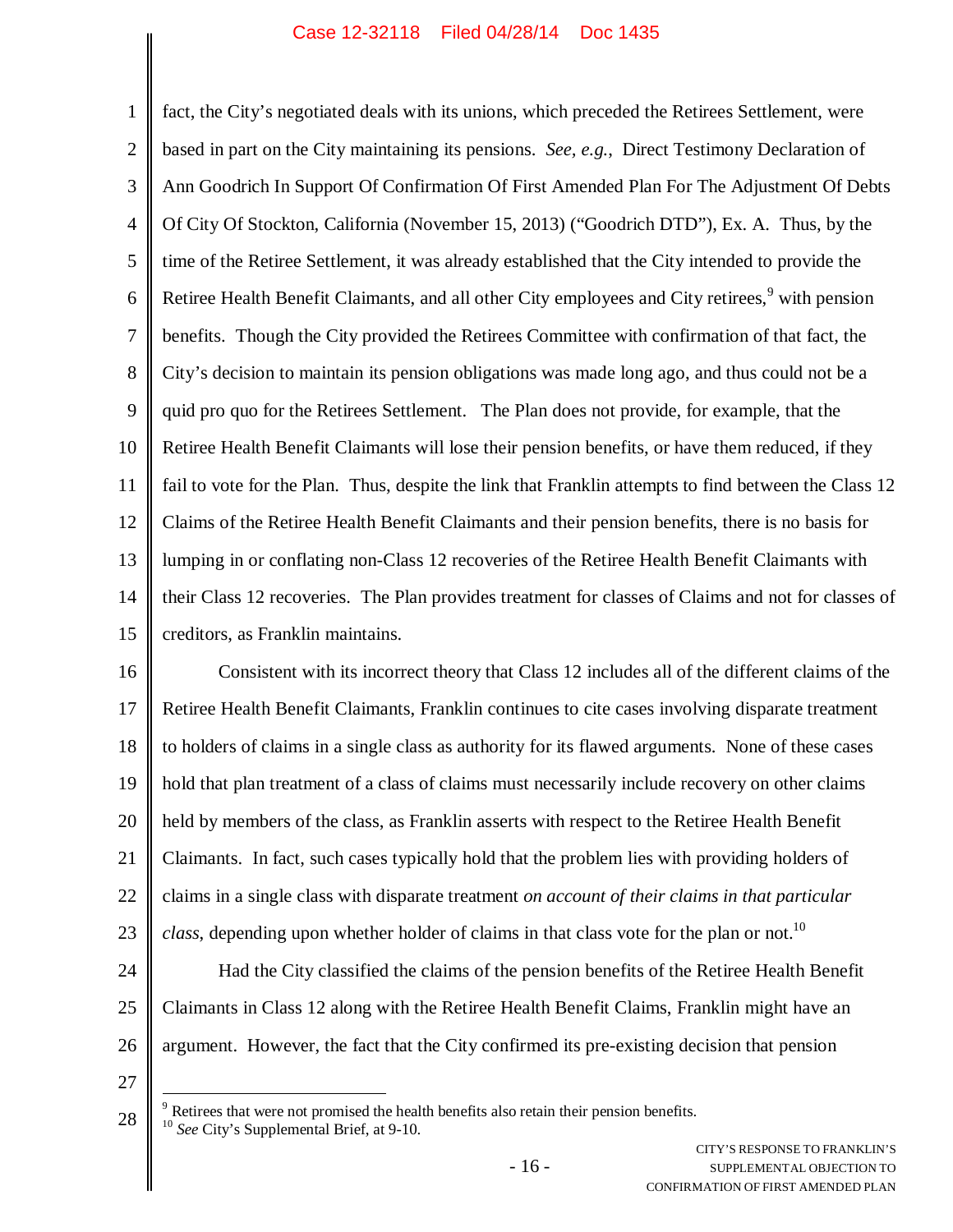benefits of the Retiree Health Benefit Claimants would be treated the same as all other City employees and City retirees does not drag those claims into Class 12, as Franklin contends.

3 4 5 6 7 8 9 10 11 12 13 14 15 Franklin argues that its claim cannot be classified with the Retiree Health Benefit Claims because the two sets of claims are fundamentally different in that Franklin's claim can be paid with PFFs while the Retiree Health Benefit Claims cannot, and that the Retiree Health Benefit Claims can be paid from restricted funds while the Franklin Claims cannot. Supp. Obj., at 27. This is no distinction, because neither group has any *binding* claims on such funds. The Retiree Health Benefit Claimants cannot require that they be paid with restricted funds, just as Franklin cannot require that Franklin be paid with PFFs. The City merely has the option to use PFFs in making payments on the Franklin claims and to use restricted funds in making payment on the Retiree Health Benefit Claims, should the City's other obligations on these funds allow it. The City's source of funding for making such payments does not change the fundamental nature of the two sets of claims. Thus, when Franklin argues that the *Loop*  $76<sup>11</sup>$  case mandates separate classification of the Franklin claims, it ignores the fact that Franklin does not have an independent source of recovery such as the guaranty available to the creditor in *Loop 76*. Supp. Obj., at 27.

16 17 18 19 20 21 22 23 24 25 26 27 Finally, Franklin asks the Court to determine the merits of claims asserted by Assured namely, that Assured is entitled to full payment on the Pension Obligation Bonds—by providing the Court with two paragraphs of legal argument and a citation to the Pension Obligation Bond offering documents to the effect that CalPERS is not liable for repayment of the Pension Obligation Bonds (as if the liability of CalPERS on the Pension Obligation Bonds were relevant). Suppl. Obj., at 28-29. Notwithstanding this attempt to summarily dismiss Assured's claims of entitlement to full payment when Franklin has nothing at stake in the matter, the City, which was facing the possibility of full payment of a claim in excess of \$125 million, could not be so cavalier in its evaluation of the matter and decided to settle with Assured. Thus, Franklin's unsecured deficiency claim has a different legal character than that of the Pension Obligation Bonds, and the City has a legitimate business reason for separate classification of the same.  $111$ 

1

2

- 17 -

<sup>28</sup>

<sup>&</sup>lt;sup>11</sup> *Wells Fargo Bank, N.A. v. Loop 76, LLC (In re Loop 76, LLC)* 465 B.R. 525 (9<sup>th</sup> Cir. BAP 2012).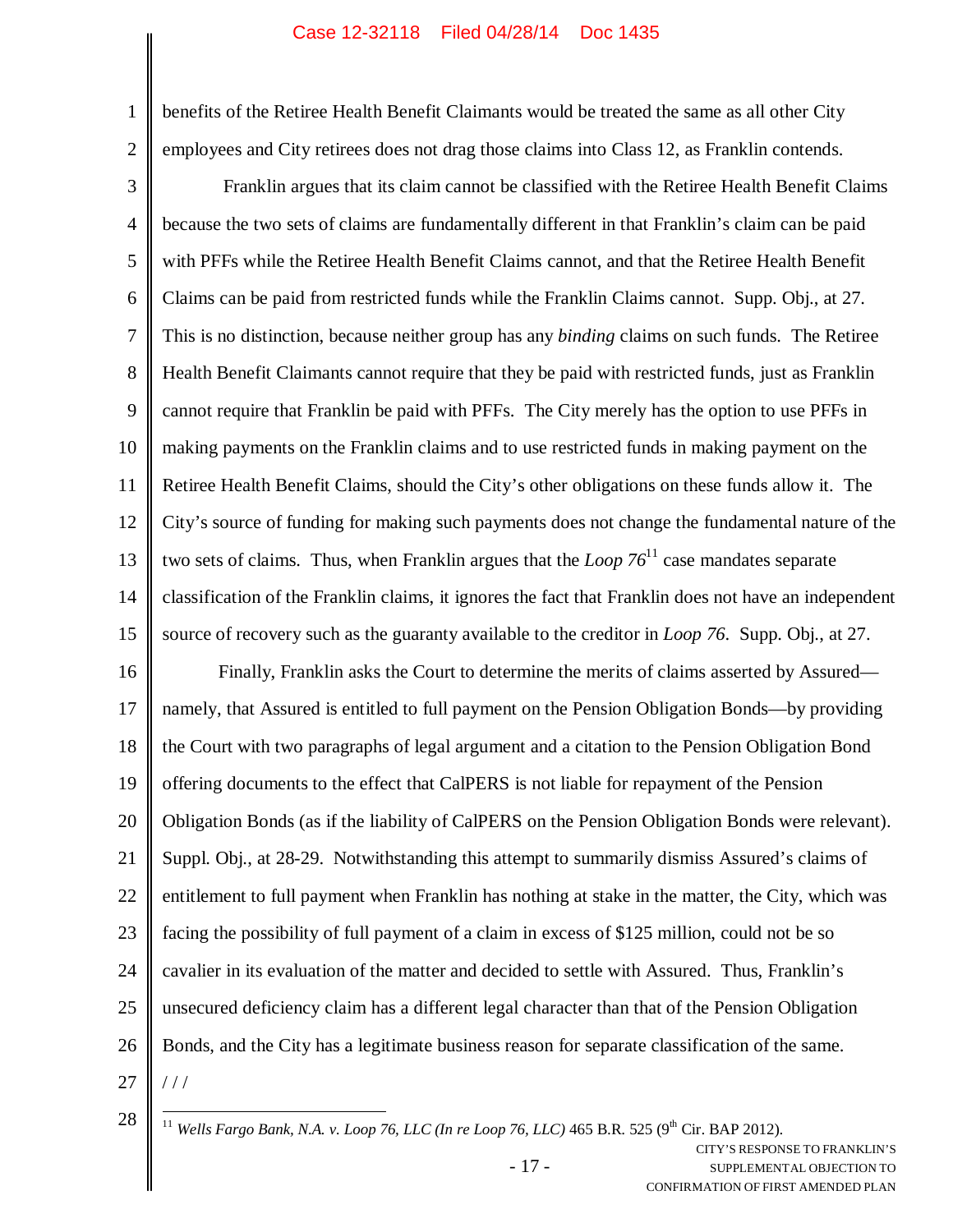1

2

#### **IV. THE PLAN DOES NOT UNFAIRLY DISCRIMINATE BETWEEN FRANKLIN'S CLAIM AND ANY SIMILARLY SITUATED CLAIMS**

| 3              | As pointed out in the City's Supplemental Brief at pages 17 and 18, Franklin confuses                                                      |
|----------------|--------------------------------------------------------------------------------------------------------------------------------------------|
| $\overline{4}$ | cram down analysis with classification analysis. Franklin is a holder of a claim in an accepting                                           |
| 5              | class, and Franklin is properly classified in that class. As a result, the unfair discrimination                                           |
| 6              | confirmation standard is not applicable. Nevertheless, Franklin continues to assert that its                                               |
| $\tau$         | unsecured deficiency claim is no different than the "unsecured" claims of the capital markets                                              |
| 8              | creditors that receive a greater percentage recovery under the Plan and that Franklin should                                               |
| 9              | achieve the same level of recovery. Suppl. Obj., at 32-33. These arguments are incorrect for the                                           |
| 10             | reasons set forth in the City's Supplemental Brief.                                                                                        |
| 11             | However, Franklin now raises an additional argument that the City paid its prepetition                                                     |
| 12             | trade vendors and service providers. The City of course determined that payment of such claims                                             |
| 13             | was necessary to avoid costly disruptions in the operations of the City during its chapter 9 case.                                         |
| 14             | As the City's Chief Financial Officer, Treasurer, and Administrative Services Department                                                   |
| 15             | Director, Vanessa Burke, explains:                                                                                                         |
| 16             | To the best of its knowledge, the City is paying all of its post-                                                                          |
| 17             | petition debts as they become due. If it did not, the City would no<br>longer be able to operate. If the City did not meet its payroll     |
| 18             | obligations as they become due, for example, City employees<br>would likely cease coming to work. If the City did not pay its              |
| 19             | vendors, they would no longer do business with the City. In sum, if<br>the City were not to pay its current bills as they became due, it   |
| 20             | would be unable to provide basic services to the residents of<br>Stockton. Franklin's allegation that the City's payment of such           |
| 21             | debts unfairly discriminates against Franklin reflects a fundamental<br>misunderstanding of the City's function. Contrary to what Franklin |
| 22             | may believe, the City is not run for Franklin's benefit. It is run for<br>the benefit of its citizens.                                     |
| 23             | Direct Testimony Declaration Of Vanessa Burke In Support Of Confirmation Of First Amended                                                  |
| 24             | Plan For The Adjustment Of Debts Of City Of Stockton, California (November 15, 2013), 16.                                                  |
| 25             | Because the City was generally current in payment of its vendors and service providers before                                              |
| 26             | filing its chapter 9 case, the amounts involved are only incidental. In any event, those claims are                                        |
| 27             | not treated under the Plan, so Franklin can hardly claim that unfair discrimination exists between                                         |
| 28             | the two sets of claims.                                                                                                                    |
|                | CITY'S RESPONSE TO FRANKLIN'S<br>$-18-$<br>SUPPLEMENTAL OBJECTION TO<br>CONFIRMATION OF FIRST AMENDED PLAN                                 |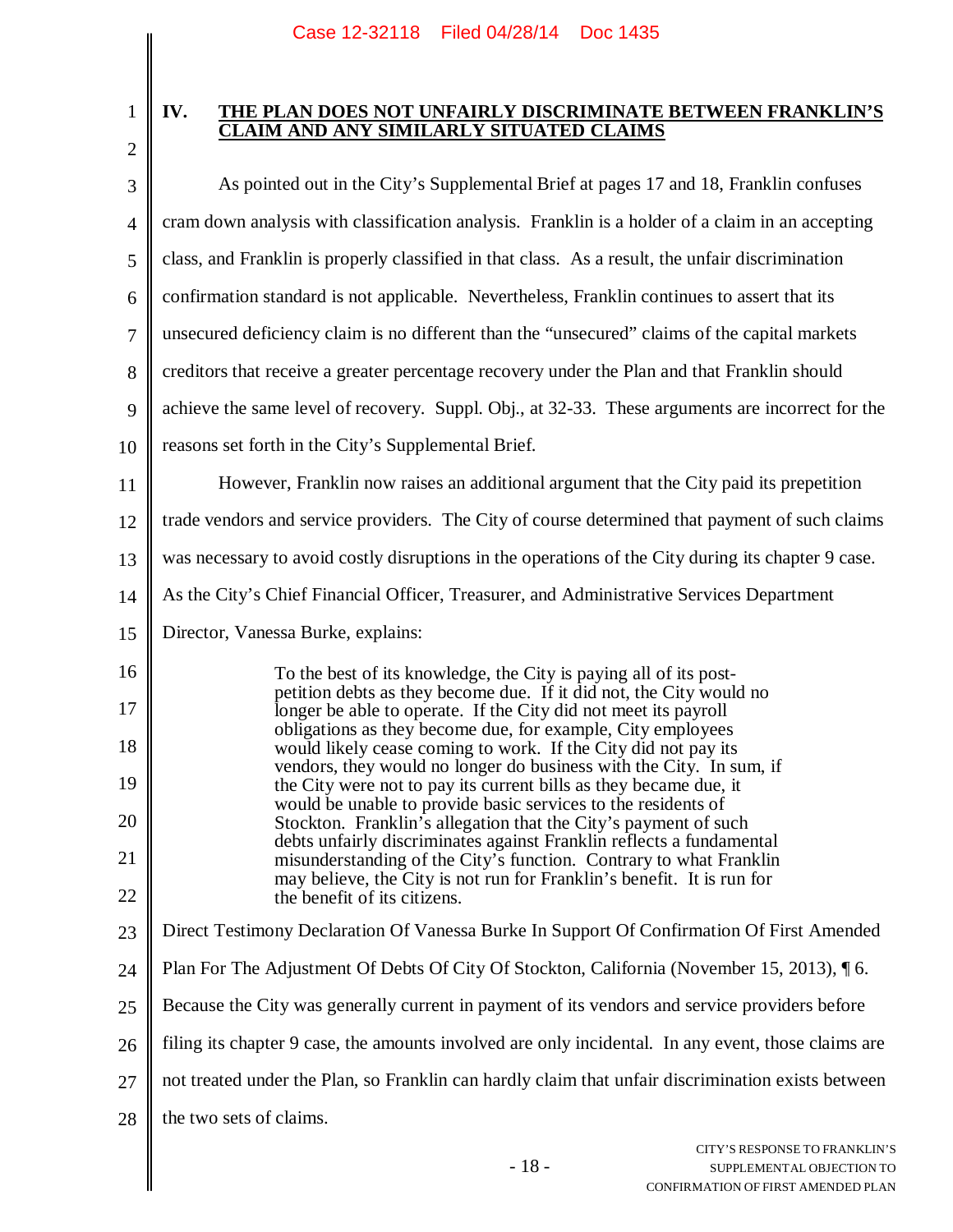#### CITY'S RESPONSE TO FRANKLIN'S 1 2 3 4 5 6 7 8 9 10 11 12 13 14 15 16 17 18 19 20 21 22 23 24 25 26 27 28 The City has valid and legitimate business reasons for the treatment of the claims of the other capital markets creditors, which in any event are dissimilar in their legal character. **V. THE LRFP ADEQUATELY ACCOUNTS FOR THE CITY'S PENSION OBLIGATIONS A. Franklin's Criticisms Of The City's Pension Projections Are Misplaced.** Throughout most of its briefing, Franklin claims that the City will have *more* cash than it is letting on, and will have excess cash to pay Franklin. Yet this has not stopped Franklin and its expert, Moore, from simultaneously claiming that the City's CalPERS obligations "pose a clear and present danger to the City's future viability" and "could call the feasibility of the Plan and future viability of the City into question." Franklin Reply to CalPERS Brief Regarding Pension Liabilities [Dkt. No. 1397], at 1; Moore Report, at 21. According to Moore, the City's pension obligations are "very high, growing, and unpredictable." Moore Report, at 18. Moore goes on to state that these obligations are in fact "unsustainably high." *Id.* at 21. While there is no doubt that the City's CalPERS obligations are substantial, the fundamental point that Franklin and Moore overlook is that these costs are already factored into the LRFP, and the LRFP allows for the City's continued feasibility. As Leland clarifies: The [Moore] report demonstrates no understanding of what is driving CalPERS rate changes (which apply across the board statewide and are not unique to Stockton), and does not recognize that the LRFP builds in pension rate increases in excess of what CalPERS currently projects and that the City projects a balanced budget over a 30-year period, using revenue estimates that Moore believes are "conservative." Leland DTD, ¶ 32. Franklin further fails to acknowledge that while the CalPERS rates increase in the nearterm, they taper off as later cost savings are realized and then drop dramatically over the longterm as unfunded liability is paid off, ultimately resulting in a normal cost rate with no unfunded liability. Leland DTD, ¶ 34. This cycle will not only ensure the long-term health of the pension system, but will also result in much lower pension costs in the future. [T]he fact that CalPERS rates are increasing is not cause to assume that these costs are any more unpredictable than the multitude of other expenditures and revenues about which the City must make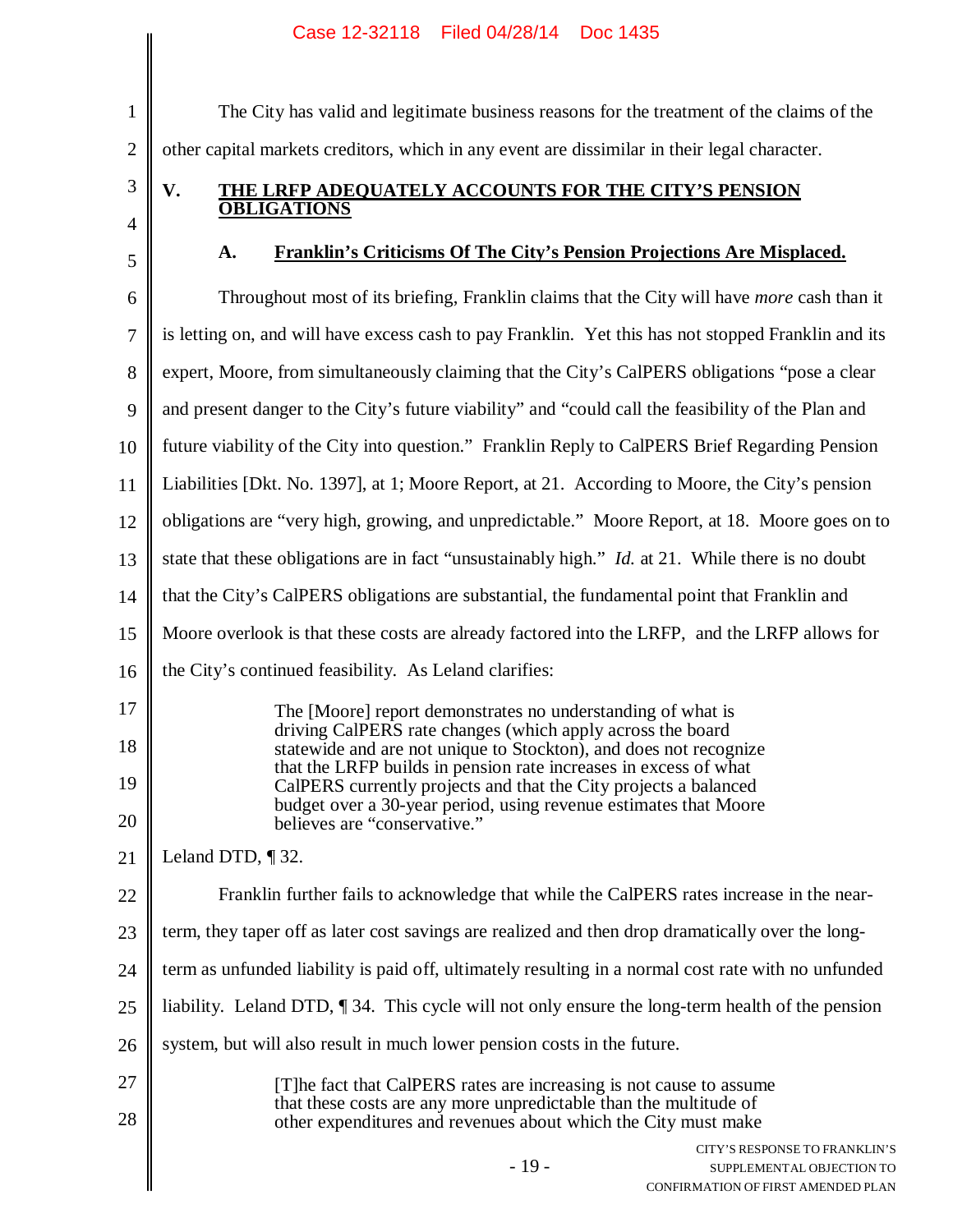|                | Case 12-32118 Filed 04/28/14 Doc 1435                                                                                                     |
|----------------|-------------------------------------------------------------------------------------------------------------------------------------------|
|                |                                                                                                                                           |
| 1              | assumptions. That is life in the budget world. The City makes<br>assumptions about the future growth of all items in its LRFP. The        |
| $\overline{2}$ | issue of unpredictability is being addressed by CalPERS, which has<br>become more transparent in their dealings with its member agencies  |
| 3              | The recent rate smoothing, amortization and mortality<br>improvements enacted by CalPERS, while significantly increasing                  |
| 4              | rates over the next several years, are financially prudent changes<br>that will improve the long-term funded status of the pension        |
| 5              | system, and reduce employer rates in the long run. Finally, the<br>increase in CalPERS costs is built into the LRFP and the forecast      |
| 6              | remains balanced, with the City's reserve goal reached by 2034.<br>This should be the ultimate test: even if certain costs increase, does |
| 7              | the budget remain balanced? Stockton's LRFP meets that test.                                                                              |
| 8              | Leland DTD, ¶35 (emphasis added). Thus, the LRFP already incorporates the City's CalPERS                                                  |
| 9              | obligation, and provides an approach that absorbs higher costs in the near-term while enjoying                                            |
| 10             | greater savings in the long-term.                                                                                                         |
| 11             | Despite the clear explanation of pension costs in the LRFP, Franklin does its best to make                                                |
| 12             | the City's pension obligations appear insurmountable. In order to do this, Franklin and Moore                                             |
| 13             | frequently resort to strained comparisons and misrepresentations. For instance, in his report,                                            |
| 14             | Moore compares the City's projections of its future contribution rates, prepared by Segal, with                                           |
| 15             | projections prepared by CalPERS, and suggests that the differences between the two projections                                            |
| 16             | are purely arbitrary. See Moore Report, at 20 (Table 8). In fact, the differences are due to better                                       |
| 17             | and updated assumptions used by Segal, including a decrease in the discount rate, fully                                                   |
| 18             | generational mortality tables, a more accurate rate of return on market assets, adjustments to                                            |
| 19             | active demographics in the City's workforce, the impact of the PEPRA formula, and the addition                                            |
| 20             | of new members under the City's Marshall Plan. Direct Testimony Declaration of Kim Nicholl                                                |
| 21             | In Support Of Confirmation Of First Amended Plan For The Adjustment Of Debts Of City Of                                                   |
| 22             | Stockton, California (November 15, 2013) [Dkt. No. 1379] ("Nicholl DTD"), Ex. A ("Nicholl                                                 |

23 Report"), at 8-9. Rather than acknowledge or discuss any of these assumptions, each of which has a sound actuarial basis, Franklin and Moore instead default to their standby argument that

24 25 because a projection cannot be 100% accurate, it cannot be dependable. Franklin, for instance,

26 quotes a portion of Kim Nicholl's careful explanation of various factors that may affect future

27 contribution rates, Supp. Obj., at 21, but instead of examining any of these factors, Franklin

28 simply jumps on the statement that they are "outside the City's control" as evidence that the Segal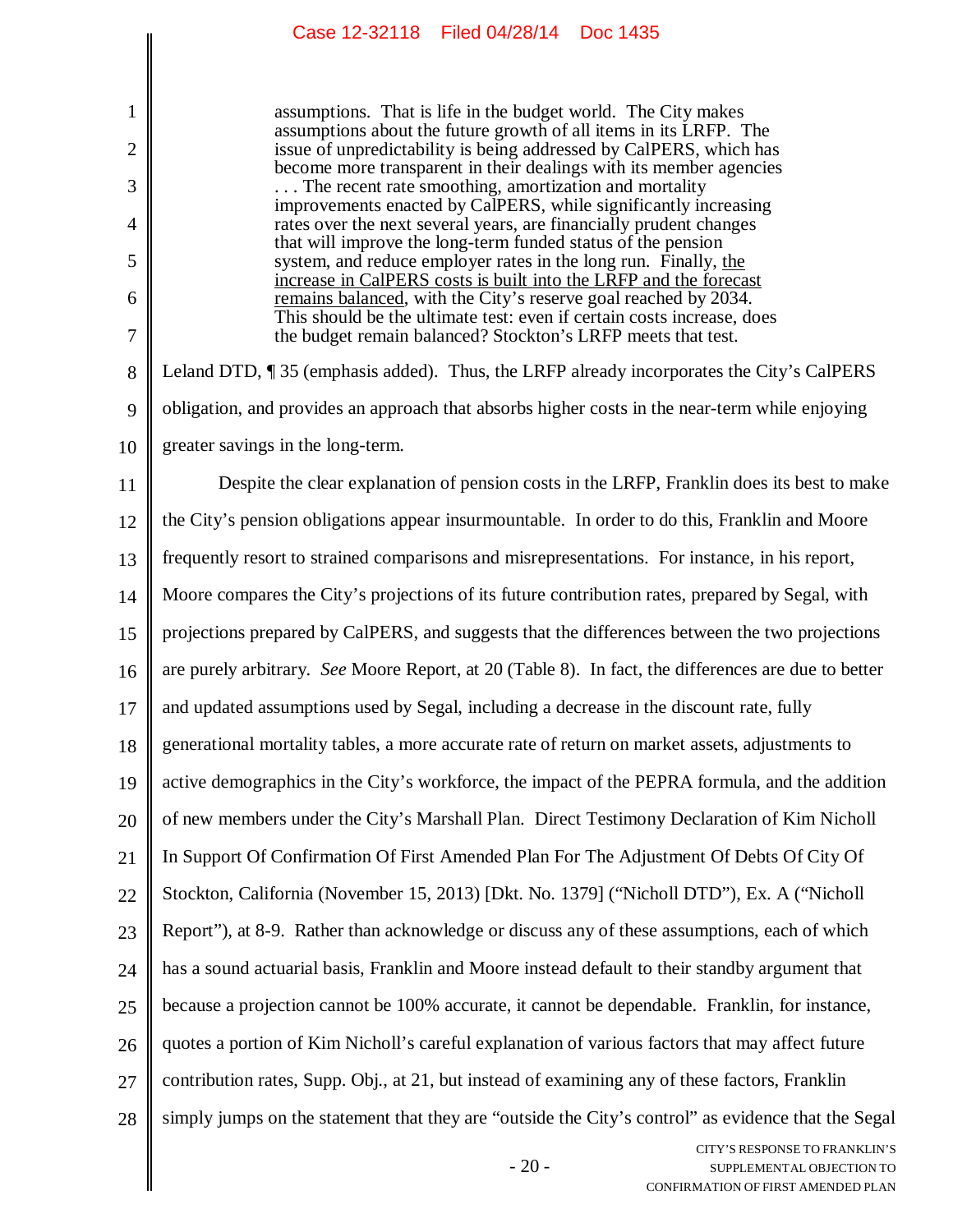1 2 3 projections cannot possibly be counted on. Once again, Franklin fails to accept the fact that just because projections into the future can never be perfectly accurate does not mean that they cannot be reasonable estimates based on good data and reliable methodologies.

CITY'S RESPONSE TO FRANKLIN'S 4 5 6 7 8 9 10 11 12 13 14 15 16 17 18 19 20 21 22 23 24 25 26 27 28 Similarly, in support of Franklin's contention that the City's pension obligations are "unsustainable," Moore compares the CalPERS employer rates for a group of "comparable" cities and proclaims that the City's forecasted Safety Plan contribution rates "are significantly above those of peer cities." Moore Report at 18-19, Ex. 12. Moore's analysis on this point is completely deficient, and seriously misrepresents the relative size of Stockton's post-employment benefits. *See* Goodrich DTD, ¶¶ 15-16; Nicholl Report, at 10. Despite claiming to be an expert in other post-employment benefits ("OPEB") matters and employee benefits, Moore fails to take into account that a city's CalPERS costs are only a portion of its post-employment compensation. Goodrich DTD, ¶ 15. This means that differences in compensation and benefit practices between cities may result in a given City's CalPERS costs making up a greater or lesser part of the City's *total* post-employment benefits. *Id.* Thus, in order to get an accurate comparison of postemployment benefits between cities, Moore should have considered numerous other factors, including each city's: (1) Social Security costs (while Stockton does not participate in Social Security, several of the listed "comparable" cities do); (2) Paid Employee's Member Contribution costs; (3) amounts paid into employees' deferred compensation programs in addition to CalPERS; (4) retiree medical benefits (which each of the 12 "comparable" cities provide, and which Stockton has eliminated); and (5) pension obligation bond debt payments. Goodrich DTD, 15 (discussing each factor). By ignoring all of these factors, Moore fails to consider the totality of each city's full post-employment obligations and "consequently reaches the erroneous conclusion that Stockton's costs are less sustainable than those for [the comparable cities]." *Id.*, ¶ 16. Franklin and Moore also fail to acknowledge that while the estimated contributions have increased for all CalPERS employers, Stockton has reduced the impact of these increases through multiple measures. As the City's rebuttal expert, Kim Nicholl ("Nicholl"), explains: What Moore fails to acknowledge is that Stockton has reduced the impact of the estimated contribution increases covering new employees by adjusting future normal cost rates to account for the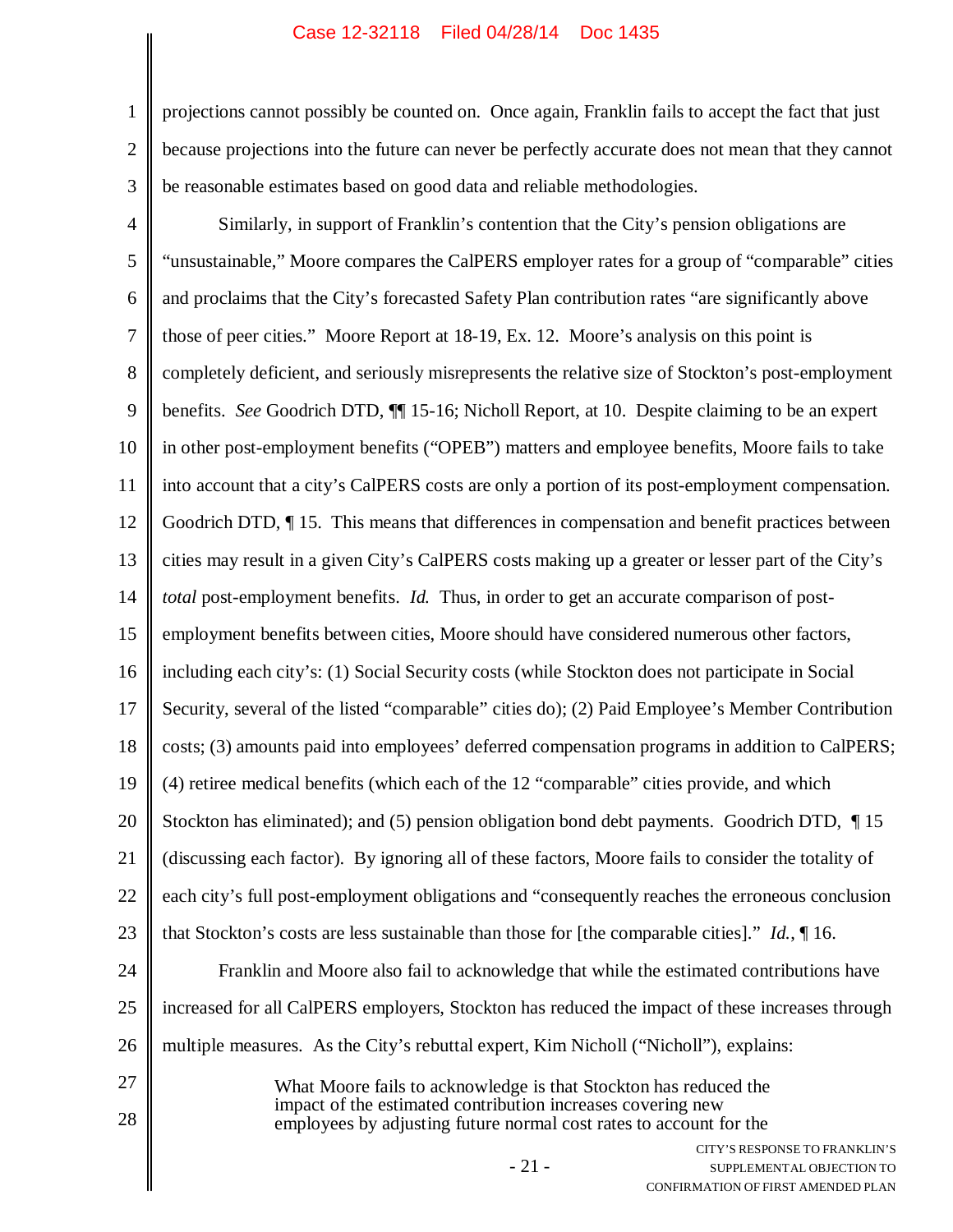CITY'S RESPONSE TO FRANKLIN'S 1 2 3 4 5 6 7 8 9 10 11 12 13 14 15 16 17 18 19 20 21 22 23 24 25 26 27 28 lower value, Tier 2/PEPRA arrangement these members will be covered under. The City has required safety employees to contribute 9% of payroll and miscellaneous employees to contribute 7% of payroll. Along with reduced compensation, such actions have resulted in lower pension costs for the City. Nicholl Report, at 10; Direct Testimony Declaration of Kurt Wilson In Support Of Confirmation Of First Amended Plan For The Adjustment Of Debts Of City Of Stockton, California (November 15, 2013) ("Wilson DTD"), ¶ 16. In total, the City estimates that current employees' retirement packages have been reduced by 30-50% (depending on the employee). Deis DTD, ¶ 32. This reduction will increase to 50-70% for employees hired after January 1, 2013 under the State's retirement reform package. *Id.* Thus, the City has already taken steps to lessen its pension obligations, and the Plan, as demonstrated by the LRFP, provides a path by which the City can absorb short-term increases in its pension obligations while maintaining its feasibility. Franklin's claim that the Plan cannot be feasible unless the City impairs CalPERS is therefore meritless. **B. Franklin Offers No Alternative To The CalPERS System.** Despite painting the City's pension obligations as uncontrollable, excessive, and unsustainable, Franklin fails to offer any workable and less costly alternative whatsoever. Instead, Franklin (and Moore) call for the impairment of the City's CalPERS pension obligations while ignoring the consequences that would ensue if Stockton were to terminate its relationship with CalPERS. For one, CalPERS would immediately assess a massive termination liability of approximately \$1.6 billion. Nicholl Report, at 11. Moreover, CalPERS cannot legally use assets from another City to pay for benefits for Stockton employees. *Id.* Franklin appears to believe that if the City pays CalPERS only a portion of its pension costs, CalPERS will continue to provide full pension benefits to the City's employees, but this is clearly not the case.<sup>12</sup> An employer cannot deposit \$80 in an employee's bank account and expect the bank to credit the employee \$100. Likewise, the City cannot impair CalPERS without directly depriving its  $12$  In support of its contention that the City can impair CalPERS, Franklin cites the decision of Judge Rhodes in *In re City of Detroit*, 504 B.R. 97 (Bankr. E.D. Mich 2013). However, the City of Detroit's pension program is fundamentally different than Stockton's. Whereas Stockton's pensions are administered through CalPERS, the City of Detroit's pensions were self-funded and self-administered. Thus, the clearest analog to Detroit's pension system is Stockton's retiree health benefits, which are also self-funded and self-administered, and which the City *has* impaired.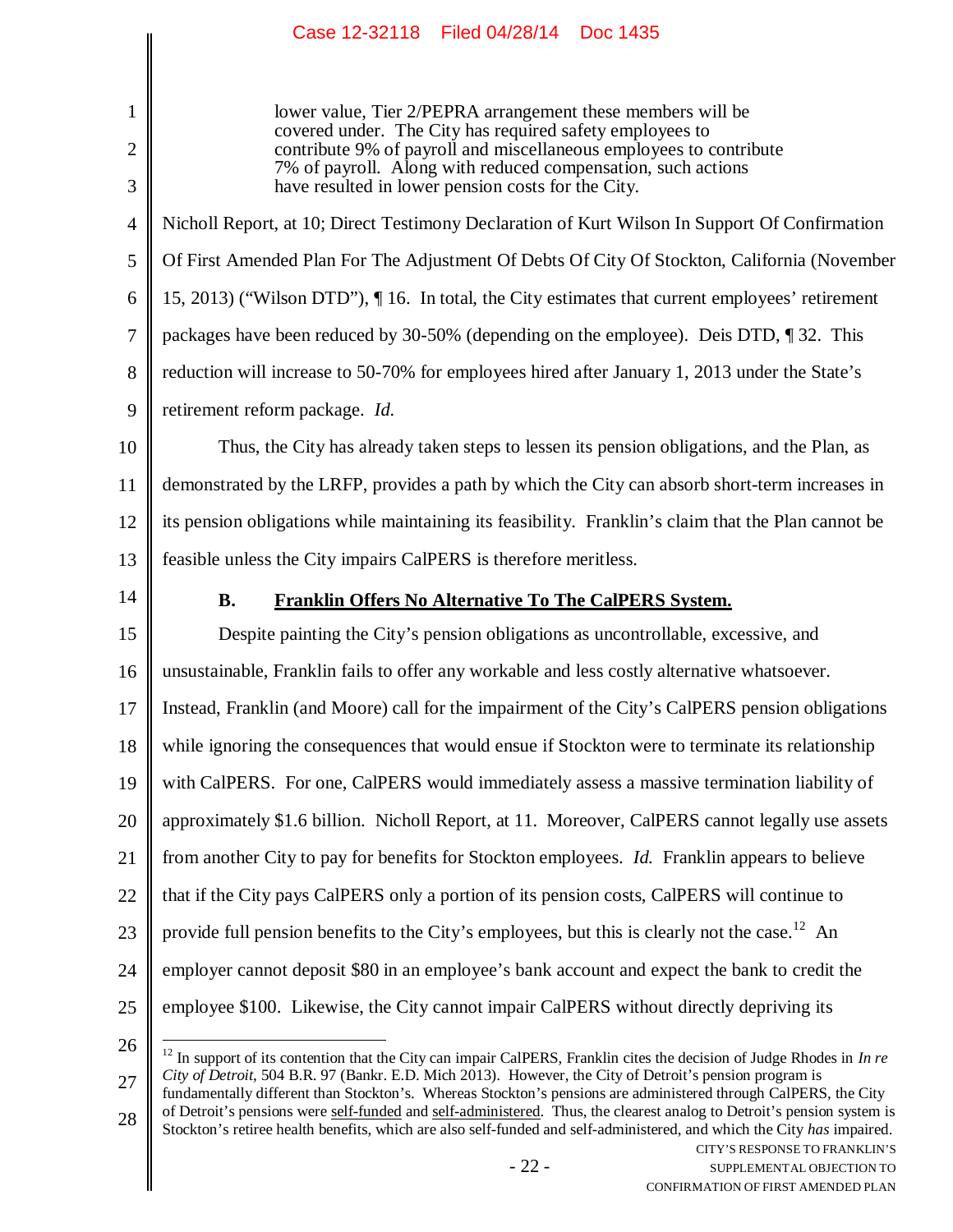|                | Case IZ-32118 - Fileu 04/28/14 - DOC 1435                                                                                                                                                                 |
|----------------|-----------------------------------------------------------------------------------------------------------------------------------------------------------------------------------------------------------|
|                |                                                                                                                                                                                                           |
| $\mathbf{1}$   | CalPERS beneficiaries. Impairing CalPERS would thus cause the immediate reduction of                                                                                                                      |
| $\overline{2}$ | benefits to current and future retirees by the unpaid shortfall. Nicholl explains:                                                                                                                        |
| 3              | The assets and liabilities for each agency covered by CalPERS are<br>segregated. CalPERS therefore cannot use assets from another                                                                         |
| $\overline{4}$ | agency to pay the Stockton benefits. As a result, if Stockton does<br>not pay the termination liability, then the benefits for its active                                                                 |
| 5              | employees and retired members would be reduced pro rata based<br>upon the amount of the termination liability that is not paid. In this                                                                   |
| 6              | case, Stockton's members would have severely reduced pension                                                                                                                                              |
| 7              | benefits and active employees would receive no future accruals.<br>New employees would not be covered under any pension plan.                                                                             |
| 8              | Under this scenario, Stockton would have difficulty retaining its<br>existing employees and hiring new employees, as other cities in                                                                      |
| 9              | California cover their employees under pension plans.                                                                                                                                                     |
| 10             | Nicholl Report, at 11; see also Deis DTD, ¶ 14. This would leave many of the City's retirees                                                                                                              |
| 11             | living below the poverty line. Deis DTD, $\P$ 14.                                                                                                                                                         |
| 12             | Further, without a competitive pension, the City will be unable to attract or retain                                                                                                                      |
| 13             | qualified public servants. As Deis notes:                                                                                                                                                                 |
| 14<br>15       | Ninety-nine percent of government employees in California are in<br>the CalPERS program or something very similar. Thus, CalPERS<br>is the market standard. No viable, less-expensive alternative exists. |
| 16             | Deis DTD, 129. Stockton has already seen a significant departure of experienced personnel and,                                                                                                            |
| 17             | as Stockton's Police Chief and current and former City Managers have testified, if the City were                                                                                                          |
| 18             | to cut its pensions further, it is extremely likely that the City would lose even more police officers                                                                                                    |
| 19             | and other public workers. Direct Testimony Declaration of Eric Jones In Support Of                                                                                                                        |
| 20             | Confirmation Of First Amended Plan For The Adjustment Of Debts Of City Of Stockton,                                                                                                                       |
| 21             | California (November 15, 2013) ("Jones DTD"), $\P$ 4-7; Wilson DTD, $\P$ 15; Deis DTD, $\P$ 23.                                                                                                           |
| 22             | The City is struggling with hiring and retention as it is, due to the substantial cuts to                                                                                                                 |
| 23             | compensation and benefits that the City has already imposed, leading to the departure of a large                                                                                                          |
| 24             | number of public employees. Jones DTD, $\P$ 4-7; Deis DTD, $\P$ 30; Wilson DTD, $\P$ 15. The                                                                                                              |
| 25             | City's understaffed police department has been particularly hard hit by officers leaving for other                                                                                                        |
| 26             | jobs. Of the 104 police officers that left the Stockton Police Department ("SPD") from January                                                                                                            |
| 27             | 2012 through March 25, 2014, 44 left for other police departments. Jones DTD, ¶7. This is                                                                                                                 |
| 28             | particularly problematic because the City is losing <i>experienced</i> police officers; the average tenure                                                                                                |
|                | CITY'S RESPONSE TO FRANKLIN'S<br>$-23-$<br>SUPPLEMENTAL OBJECTION TO<br>CONFIRMATION OF FIRST AMENDED PLAN                                                                                                |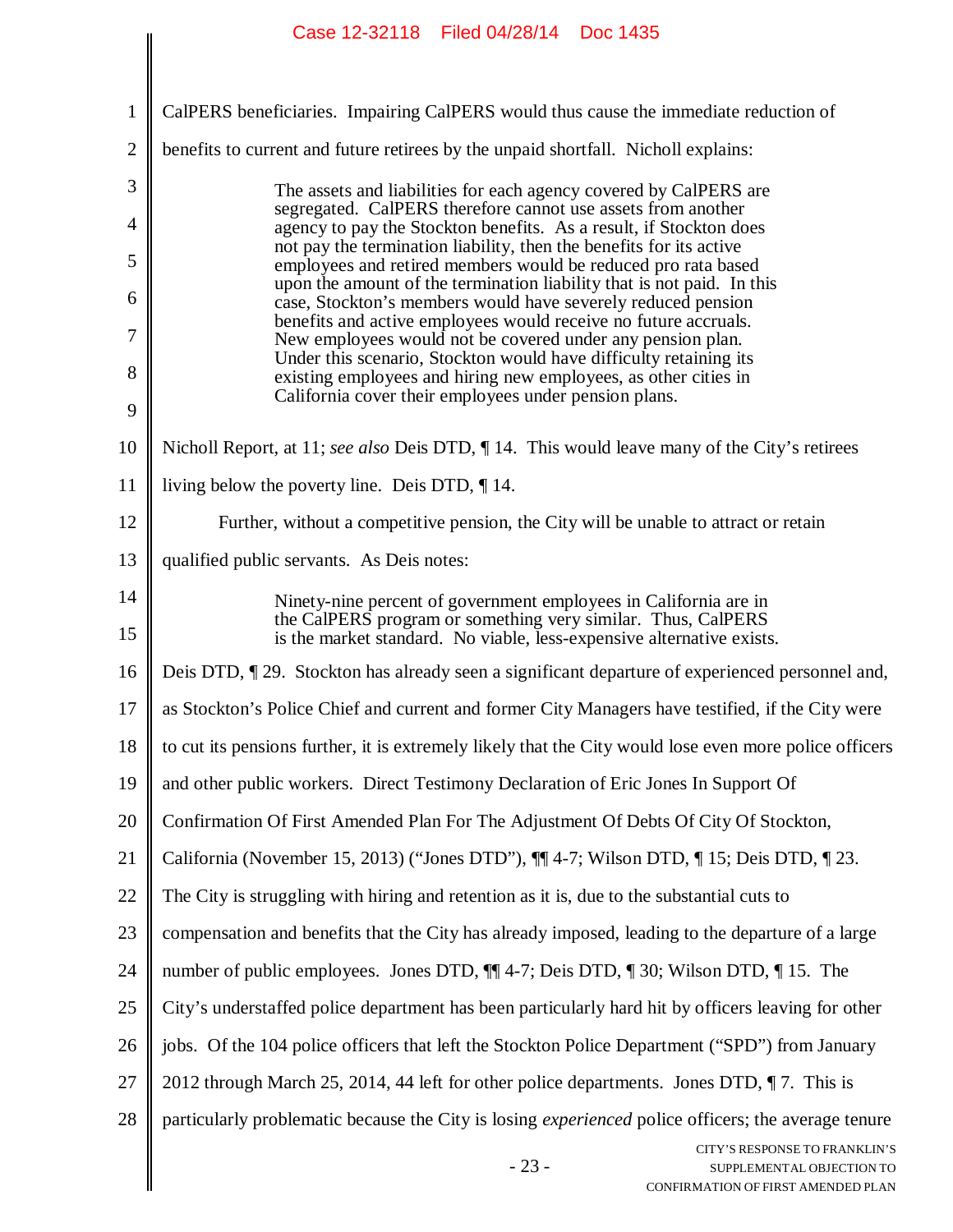| 1              | of officers and sergeants has dropped from 14.22 years in 2009 to 9.34 years in 2014. Id. Under                                                                                                                                                                                                                                                                                                                                                                    |
|----------------|--------------------------------------------------------------------------------------------------------------------------------------------------------------------------------------------------------------------------------------------------------------------------------------------------------------------------------------------------------------------------------------------------------------------------------------------------------------------|
| $\overline{2}$ | these conditions, the City cannot afford to further reduce its compensation package in a                                                                                                                                                                                                                                                                                                                                                                           |
| 3              | competitive marketplace, and thereby risk the further loss of experienced employees. Jones DTD,                                                                                                                                                                                                                                                                                                                                                                    |
| 4              | ¶¶ 4-7; Deis DTD, ¶ 30; Wilson DTD, ¶ 15. Police Chief Eric Jones, speaking from personal                                                                                                                                                                                                                                                                                                                                                                          |
| 5              | experience, explains:                                                                                                                                                                                                                                                                                                                                                                                                                                              |
| 6              | The Stockton Police Department is not competitive in the                                                                                                                                                                                                                                                                                                                                                                                                           |
| 7              | marketplace with other police departments and this is drastically<br>affecting our retention and recruitment I continue to speak with<br>exiting staff as well as various members of the department to keep a                                                                                                                                                                                                                                                      |
| 8              | pulse on department morale. Most officers, as well as my managers<br>and commanders, continue to tell me that if the Department's                                                                                                                                                                                                                                                                                                                                  |
| 9              | CalPERS contract is broken, they will depart to another agency.<br>Others continue to say that they will leave the Department if any                                                                                                                                                                                                                                                                                                                               |
| 10             | additional compensation or benefit cuts occur, or even if they fail to<br>get any of their previous 20-30% cuts restored. The Department                                                                                                                                                                                                                                                                                                                           |
| 11             | morale is fragile, and the continued instability is causing police<br>officers to depart or apply to other law enforcement agencies. And                                                                                                                                                                                                                                                                                                                           |
| 12             | all of this is happening at a time when Stockton most needs<br>experienced, high-quality police officers.                                                                                                                                                                                                                                                                                                                                                          |
| 13             |                                                                                                                                                                                                                                                                                                                                                                                                                                                                    |
| 14             | Jones DTD, $\P$ 7.                                                                                                                                                                                                                                                                                                                                                                                                                                                 |
| 15             | Rather than suggest even a single alternative by which the City might address or avoid                                                                                                                                                                                                                                                                                                                                                                             |
| 16             | such consequences, Franklin resorts to cliché, stating that "bankruptcy cases are the time to make                                                                                                                                                                                                                                                                                                                                                                 |
| 17             | hard choices." Supp. Obj., at $21^{13}$ Such platitudes merely attempt to conceal the fact that if the                                                                                                                                                                                                                                                                                                                                                             |
| 18             | City is to remain viable, it has no other choice than to maintain its pension obligations. While                                                                                                                                                                                                                                                                                                                                                                   |
| 19             | Franklin calls for the impairment of the City's pension obligations, neither Franklin nor its expert                                                                                                                                                                                                                                                                                                                                                               |
| 20             | explain how the City would deal with an overwhelming termination liability, how it would retain                                                                                                                                                                                                                                                                                                                                                                    |
| 21             | its employees while being the only major public employer without a pension plan, or what the                                                                                                                                                                                                                                                                                                                                                                       |
| 22             | legal basis or cost of any alternative plan would be.                                                                                                                                                                                                                                                                                                                                                                                                              |
| 23             | VI.<br><b>THE PLAN DOES NOT INFLATE THE RETIREE HEALTH BENEFIT CLAIMS</b>                                                                                                                                                                                                                                                                                                                                                                                          |
| 24             | In the ten sections of the Bankruptcy Code that require present value discount, Congress                                                                                                                                                                                                                                                                                                                                                                           |
| 25             | instructs the court to "determine the value" as of a specific date. 11 U.S.C. $\S\S 1129(a)(7)$ , (9),                                                                                                                                                                                                                                                                                                                                                             |
| 26             |                                                                                                                                                                                                                                                                                                                                                                                                                                                                    |
| 27<br>28       | <sup>13</sup> Franklin and Moore also raise, without explanation or elaboration, the perceived specter of the City of Vallejo.<br>Supp. Obj., at 21; Moore Report, at 18. Franklin thus hopes to capitalize on rumor and speculation, rather than fact,<br>in order to challenge the feasibility of the City's Plan. As explained in the Direct Testimony Declaration of Robert<br>Deis, Franklin's comparison to Vallejo misses the mark. Deis DTD, $\P$ [23, 27. |
|                | CITY'S RESPONSE TO FRANKLIN'S<br>$-24-$<br>SUPPLEMENTAL OBJECTION TO<br>CONFIRM ATION OF FIRST AMENDED PLAN-                                                                                                                                                                                                                                                                                                                                                       |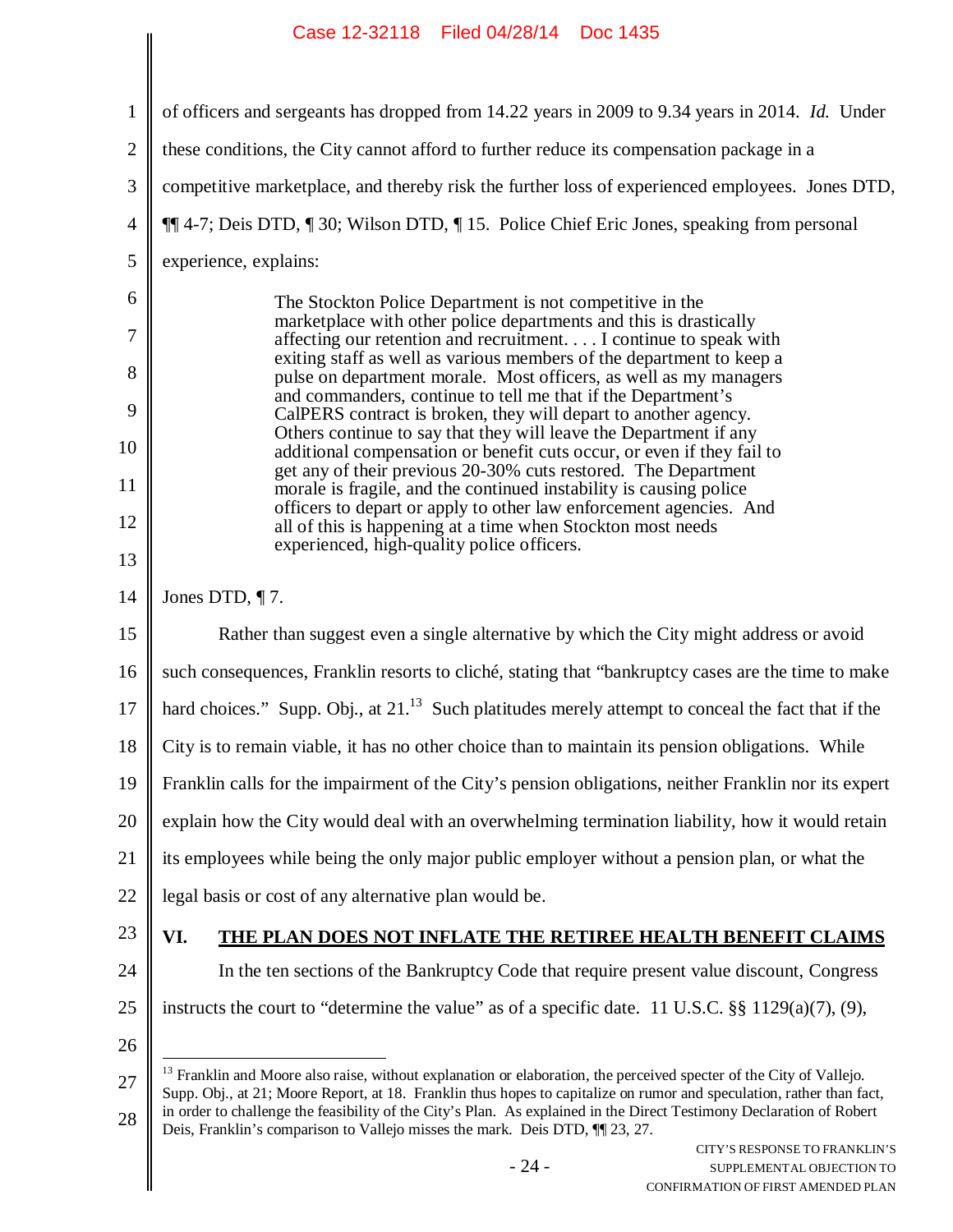1

2 3  $(15)$ ;  $1129(b)(2)$ ;  $1173(a)(2)$ ;  $1225(a)(4)$ ,  $(5)$ ;  $1325(a)(4)$ ,  $(5)$ ;  $1328(b)(2)$ . Use of the word "amount" indicates that 502(b) does not require a discount to present value. See 11 U.S.C.  $§502(b).$ 

4 5 6 7 8 9 10 11 12 13 Recent case law has relied on this statutory interpretation to reject the cases upon which Franklin relies and hold that 502(b) does not require present value discount of all claims. *In re Oakwood Homes Corp.*, 449 F.3d 588, 597 (3d Cir. 2006) ("where the Bankruptcy Code intends a court to discount something to present value, the Code clearly uses the term 'value'"). In addition, it has been recently held that interpreting 502(b) to require present value discount of all claims renders the enumerated 502(b) exceptions superfluous. *In re Gretag Imaging*, 485 B.R. 39, 46 (Bankr. D. Mass. 2013) ("[i]f § 502(b) required all claims to be present-valued, there would be no need for [the] exceptions"). This additional aspect of the statute further supports the understanding that 502(b) does not require discount to present value of non-interest-bearing claims. *Id.* at 46.

14 15 16 17 18 Franklin eschews this case law and states that "overwhelming authority" requires present value discount of the Retiree Health Benefit Claims. However, much of the authority to which Franklin refers analyzes irrelevant 502 exceptions, is no longer good law, consists of cases in which the question of whether to discount to present value was never actually at issue, or relies on improper application of an irrelevant provision of the Bankruptcy Code.

19 20 21 22 23 24 25 26 27 28 Several of Franklin's authorities examine rejected employment contracts, which are specifically limited by section 502(b)(7). *Thompson v. Credit Union Fin. Group*, 453 B.R. 823 (W.D. Mich. 2011); *Pereira v. Nelson (In re Trace Int'l Holdings, Inc.)*, 284 B.R. 32 (Bankr. S.D.N.Y. 2002); *In re Thomson McKinnon Secs*., 149 B.R. 61, 75 (Bankr. S.D.N.Y. (1992). Another examines a claim arising from the rejection of equipment leases, which are limited in section 502(g). *In re O.P.M. Leasing Servs., Inc.*, 79 B.R. 161, 161-67 (S.D.N.Y. 1987). Because the Retiree Health Benefit Claims arise under collective bargaining agreements, sections 502(b)(7) and 502(g) do not apply. At least one of Franklin's purported authorities, *In re Loewen Grp. Int'l*, is no longer good law. *Oakwood*, 449 F.3d at 601 ("[w]e decline to follow the approach of Loewen")).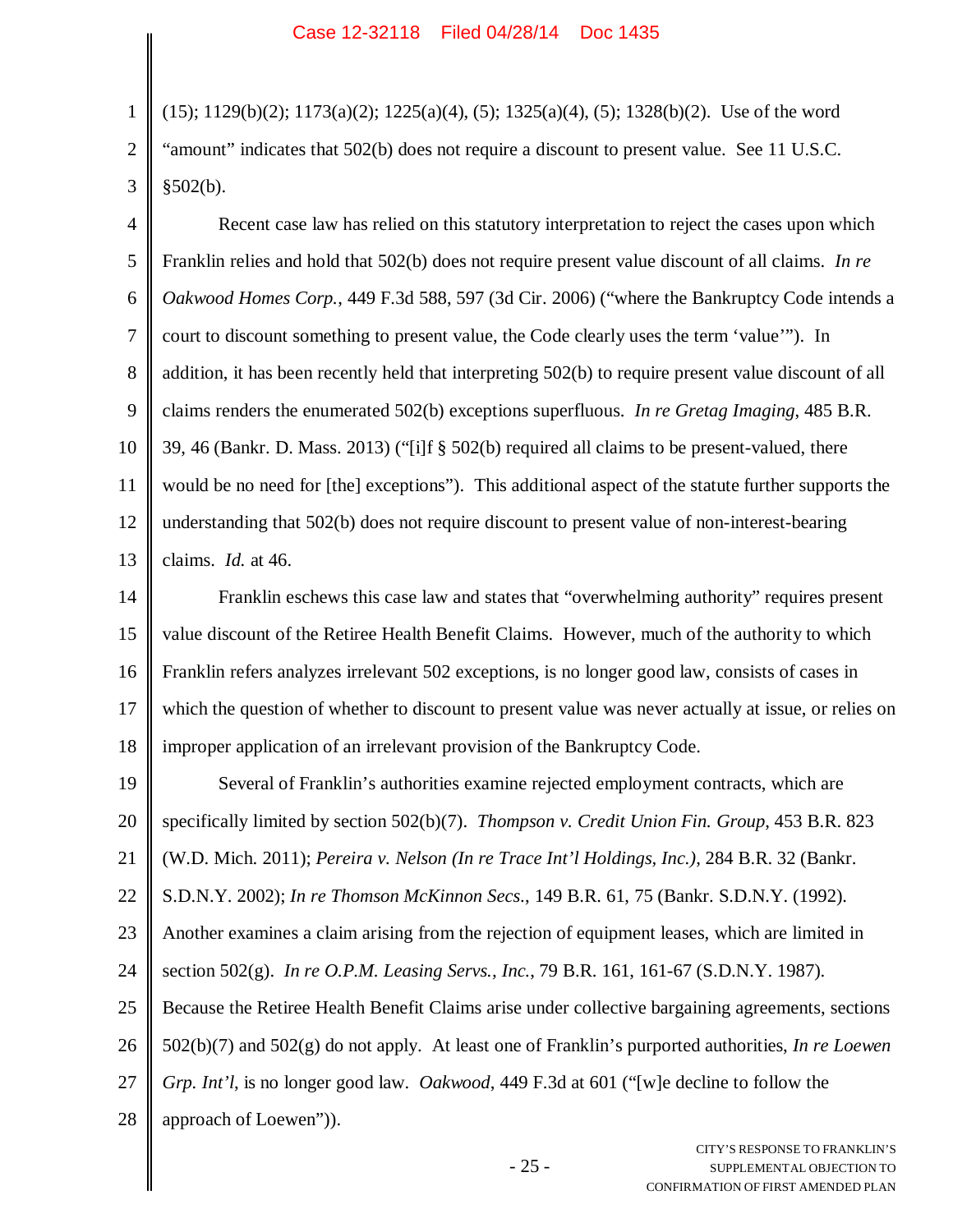| $\mathbf{1}$   | Still other cases cited by Franklin do not actually issue a ruling as to whether section                   |
|----------------|------------------------------------------------------------------------------------------------------------|
| $\overline{2}$ | 502(b) requires a present value discount. In Wisconsin Engine, the court determined that a                 |
| 3              | creditor had an allowed claim for the present value of the amount due on certain notes issued by           |
| $\overline{4}$ | the debtor, but the issue was whether the entire amount was due on the notes, not whether                  |
| 5              | calculating that amount required present value discount. In re Wisconsin Engine Co., 234 F. 281,           |
| 6              | 282, 284 (7th Cir. Wis. 1916). In LTV Corp., the court held that bankruptcy law, rather than the           |
| 7              | Employee Retirement Income Security Act (ERISA), governed the discount rate for calculating                |
| 8              | allowed claims for terminated pension plans, but the issue considered was which statute's net              |
| 9              | present value calculation applied, not whether discount to present value was appropriate in the            |
| 10             | first instance. LTV Corp. v. Pension Benefit Guar. Corp. (In re Chateaugay Corp.), 115 B.R.                |
| 11             | 760, 770 (Bankr. S.D.N.Y. 1990). In yet another case, the parties disagreed as to which ERISA              |
| 12             | provision provided the appropriate valuation method to calculate net present value, but the court          |
| 13             | never ruled on whether reduction to present value was appropriate. Pension Benefit Guar. Corp.             |
| 14             | v. CF&I Fabricators (In re CF&I Fabricators), 150 F.3d 1293, 1300-1301 (10th Cir. Utah 1998).              |
| 15             | Franklin cites other cases that mandate present value discount for all claims in order to                  |
| 16             | uphold the alleged principle in section $1123(a)(4)$ that similarly situated creditors be treated          |
| 17             | equally. In re CSC Indus., 232 F.3d 505, 509 (6th Cir. 2000); CF &I Fabricators, 150 F.3d at               |
| 18             | 1300. However, as recent case law has recognized, 1123(a)(4) "has nothing to do with allowance             |
| 19             | of claims." Dugan v. Pension Ben Guar. Corp. (In re Rhodes, Inc.), 382 B.R. 550, 556 (Bankr.               |
| 20             | N.D. Ga. 2008). Instead, $1123(a)(4)$ serves "to protect the integrity of the voting process in a          |
| 21             | Chapter 11 case." <i>Id.</i> Other than improper application of section $1123(a)(4)$ , these cases conduct |
| 22             | little to no analysis regarding whether section 502(b) requires discounting to present value.              |
| 23             | Oakwood, 448 F.3d at 599, n. 13 ((citing CSC, CF&I and In re O.P.M. Leasing Servs.) ("several              |
| 24             | of these courts made sweeping statements declaring 11 U.S.C. § 502(b) to require discounting all           |
| 25             | claims to present value. However, these courts either conducted no inquiry at all into the issue, or       |
| 26             | concluded (contrary to our holding above) that $\S$ 502(b) was clear and unambiguous")).                   |
| 27             | //                                                                                                         |
| 28             |                                                                                                            |